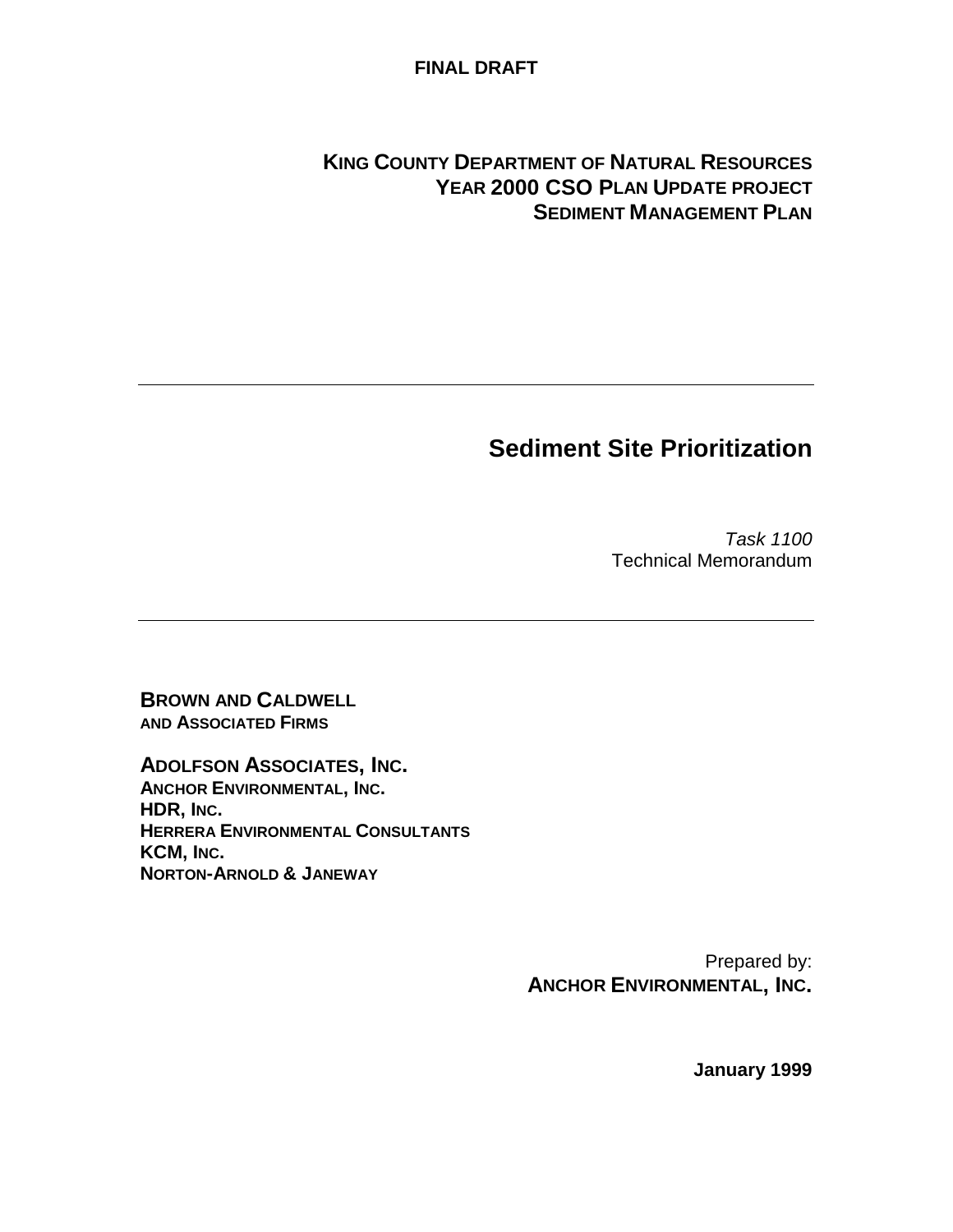# **CONTENTS**

| Proximity To Special Marine Habitats, Wildlife Refuges, and Fisheries  4                                                                         |
|--------------------------------------------------------------------------------------------------------------------------------------------------|
|                                                                                                                                                  |
|                                                                                                                                                  |
|                                                                                                                                                  |
|                                                                                                                                                  |
| SEDRANK Scoring Guidelines and Assumptions – Primary Goals 1 through 4.16<br>Scoring Guidelines and Assumptions - Secondary Goals 5 through 7 16 |
|                                                                                                                                                  |
| Maximum Concentration Of Individual Contaminants 19                                                                                              |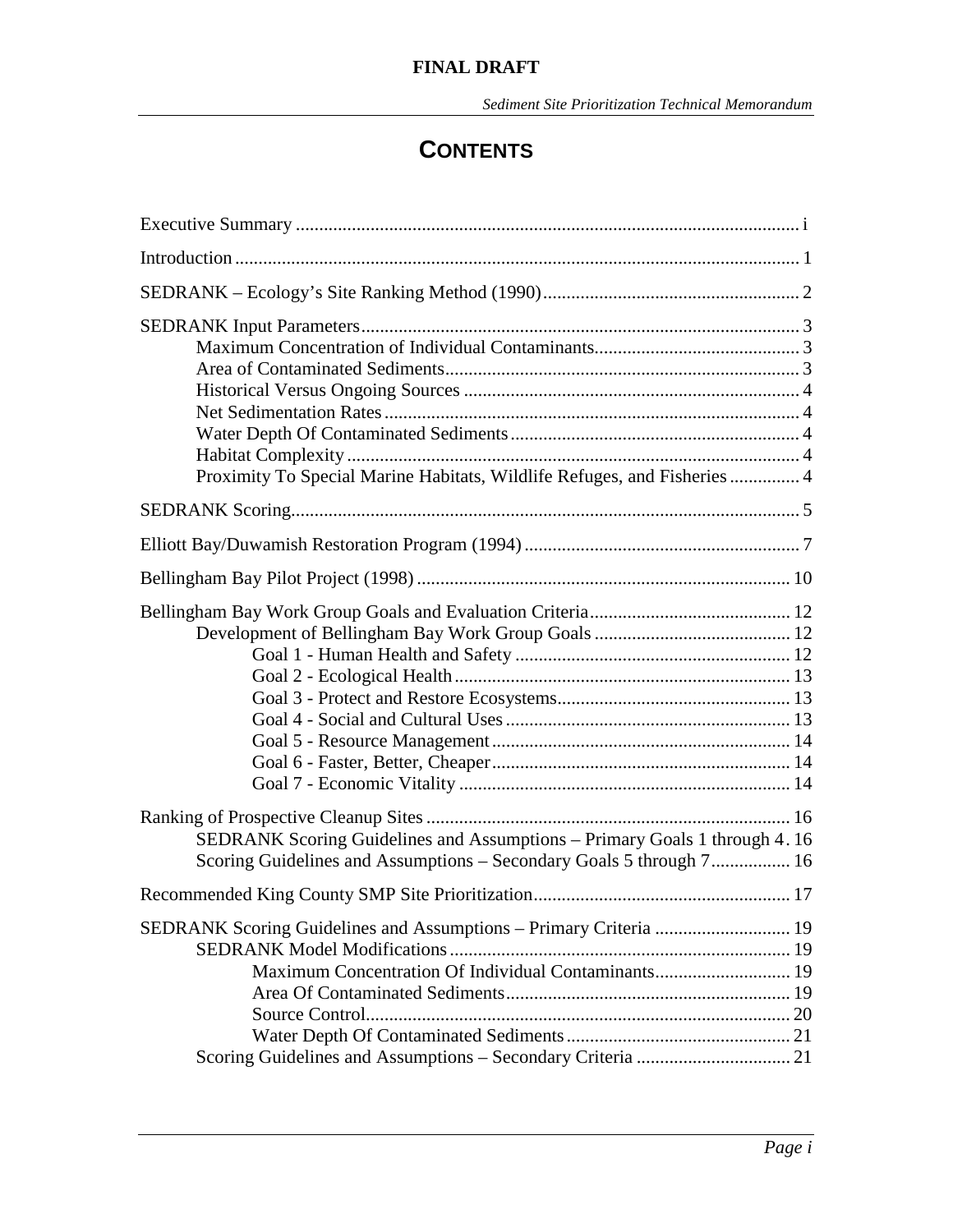# **EXECUTIVE SUMMARY**

This technical memorandum presents prioritization criteria for consideration. Sediment site prioritization models that have been used in similar regional programs have been reviewed and evaluated. These programs include the State of Washington Sediment Management Standards (SMS), the Elliott Bay/Duwamish Restoration Program (EBDRP), and Bellingham Bay Demonstration Pilot Project.

The Washington State Department of Ecology's (Ecology's) SMS model incorporates the general ecological and human health risk reduction objectives of sediment cleanup. These objectives were transformed by Ecology into a set of detailed scoring guidelines, which in turn were incorporated into a spreadsheet-based scoring model designated as the Sediment Ranking System (SEDRANK).

The EBDRP developed a structured project identification and screening process for the prioritization of sediment remediation projects, similar in some respects to the SEDRANK criteria, but relying to a greater degree on various site-specific "statements" that could be evaluated qualitatively. The statement-based criteria included:

- Contaminated sediment present (high toxicity).
- Control of combined sewer overflows, storm drains, industrial input and recontamination from adjacent sediment.
- Potential for addressing injury to target species/fish.
- Potential to incorporate extra habitat improvement or proximity to other habitat projects or sediment remediation sites.
- Potential for human health risk.
- Potential for public education.
- Coordination with other projects.

Pilot Project sediment prioritization was performed using a consistent application of the baywide goals that reflected the collective interests and desired outcomes of the Pilot actions. The Pilot goals were applied to a range of project elements (i.e., source control and sediment cleanup, sediment disposal, habitat restoration, and aquatic land use) and were designed to represent key regulatory and policy issues and concerns. These statements are listed in logical goal groupings as follows:

- Goal 1 Human Health and Safety
- Goal 2 Ecological Health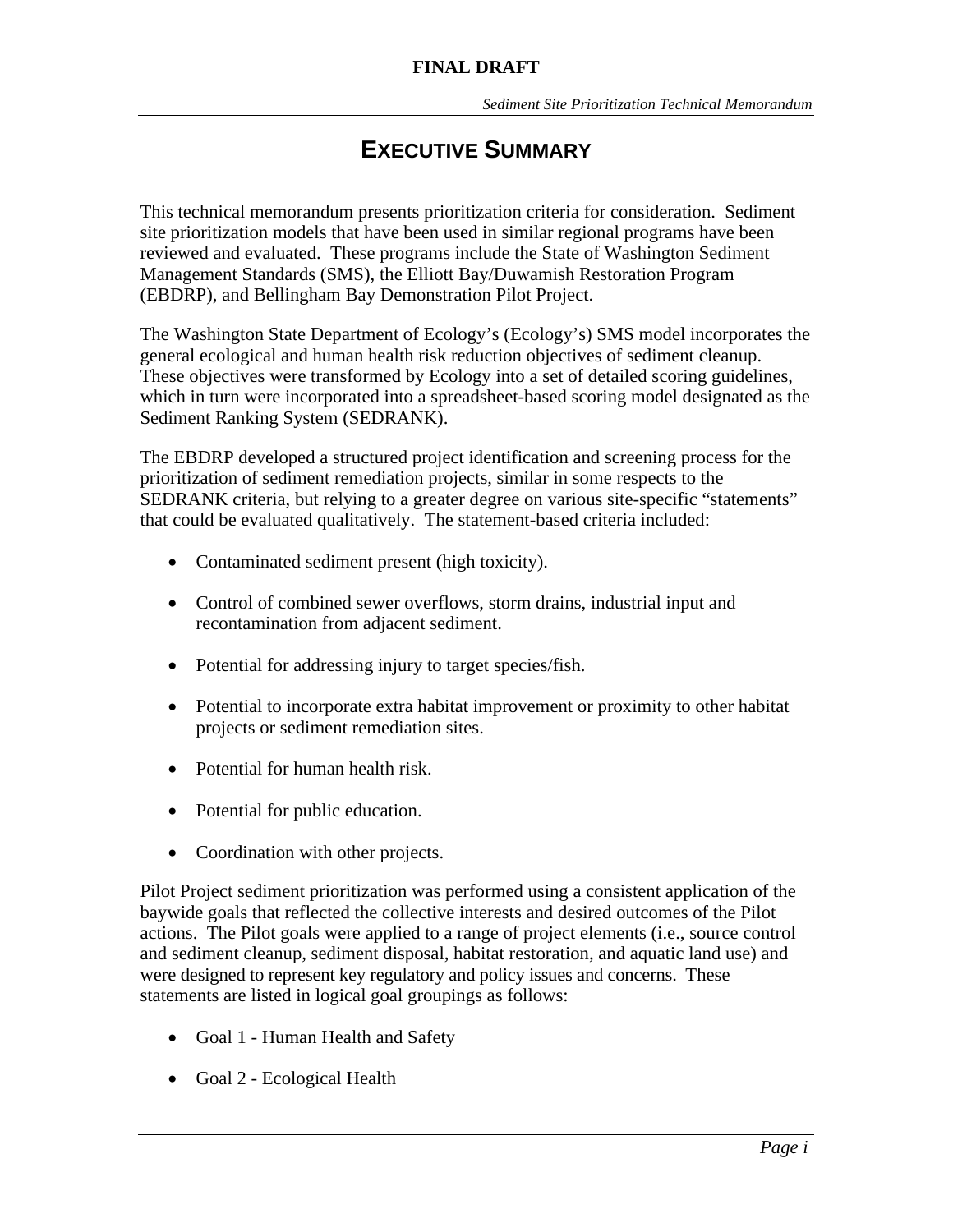- Goal 3 Protect and Restore Ecosystems
- Goal 4 Social and Cultural Uses
- Goal 5 Resource Management
- Goal 6 Faster, Better, Cheaper
- Goal 7 Economic Vitality

Based largely on the successful Bellingham Pilot model, a recommended prioritization model is presented. This model consists of the SEDRANK scoring model modified in a manner similar to the Bellingham Pilot model to include relevance to local conditions in King County. The information contained within this document will be used to develop preliminary (programmatic) cleanup priorities at seven identified King County CSO sediment cleanup sites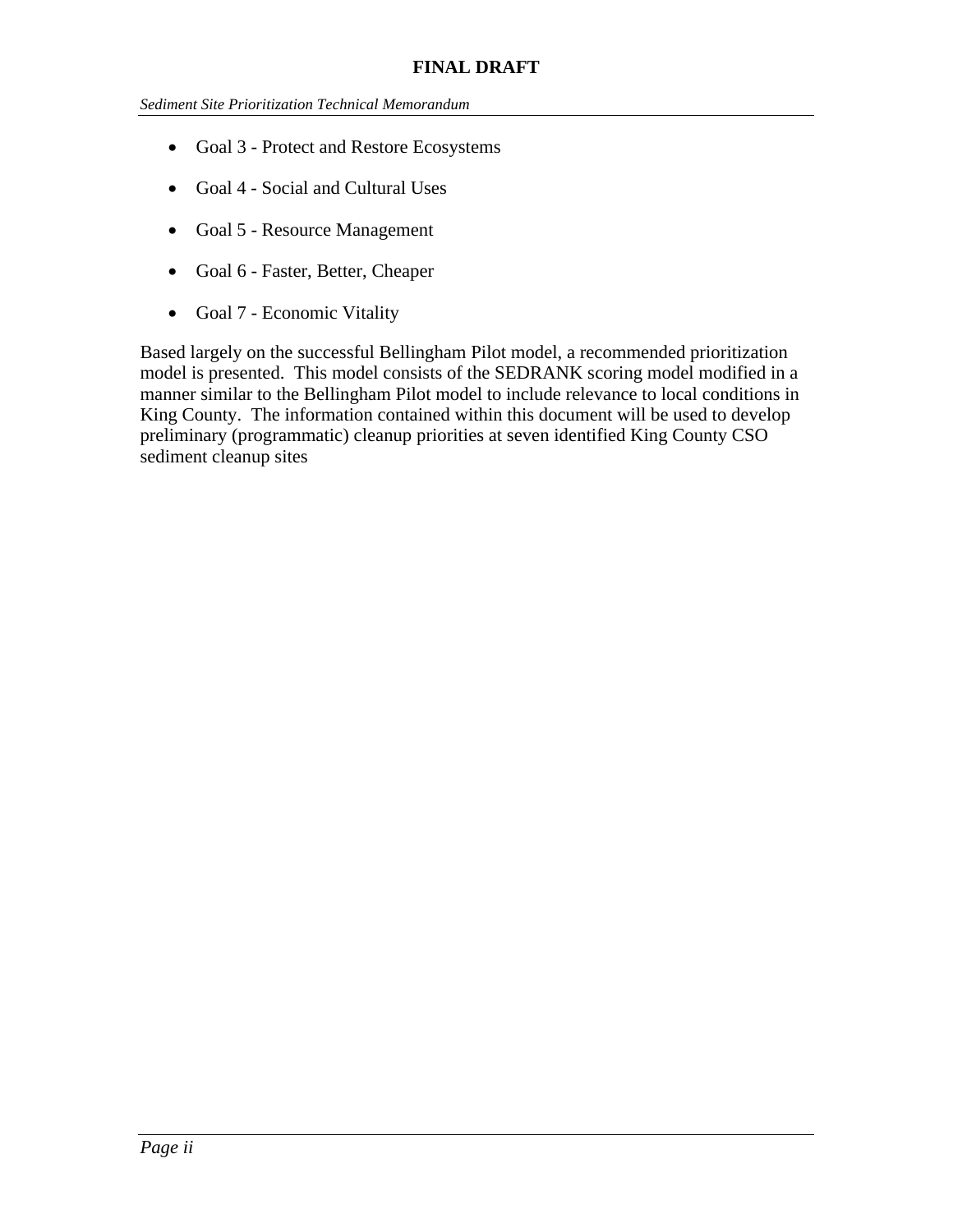# **INTRODUCTION**

King County recently contracted with Brown & Caldwell and it's subconsultants (Herrera Environmental Consultants and Anchor Environmental) to develop a Sediment Management Plan (SMP) for King County's Combined Sewer Overflow (CSO) Program. One of the initial tasks (Task 1100) of this effort is to develop a list of criteria for use in prioritizing sediment remediation sites, along with a decision-making process for the SMP. Relevant criteria may include public health and environmental impacts, cost/benefit, cost effectiveness, opportunities for coincident benefits, potential for source trading, and "window of opportunity" issues. The decision-making process addresses the types of decisions that need to be made, responsible party for making decisions, and issues to be considered in decision-making. This technical memorandum presents prioritization criteria for consideration, to support development of preliminary (programmatic) cleanup priorities at seven identified King County CSO sediment cleanup sites.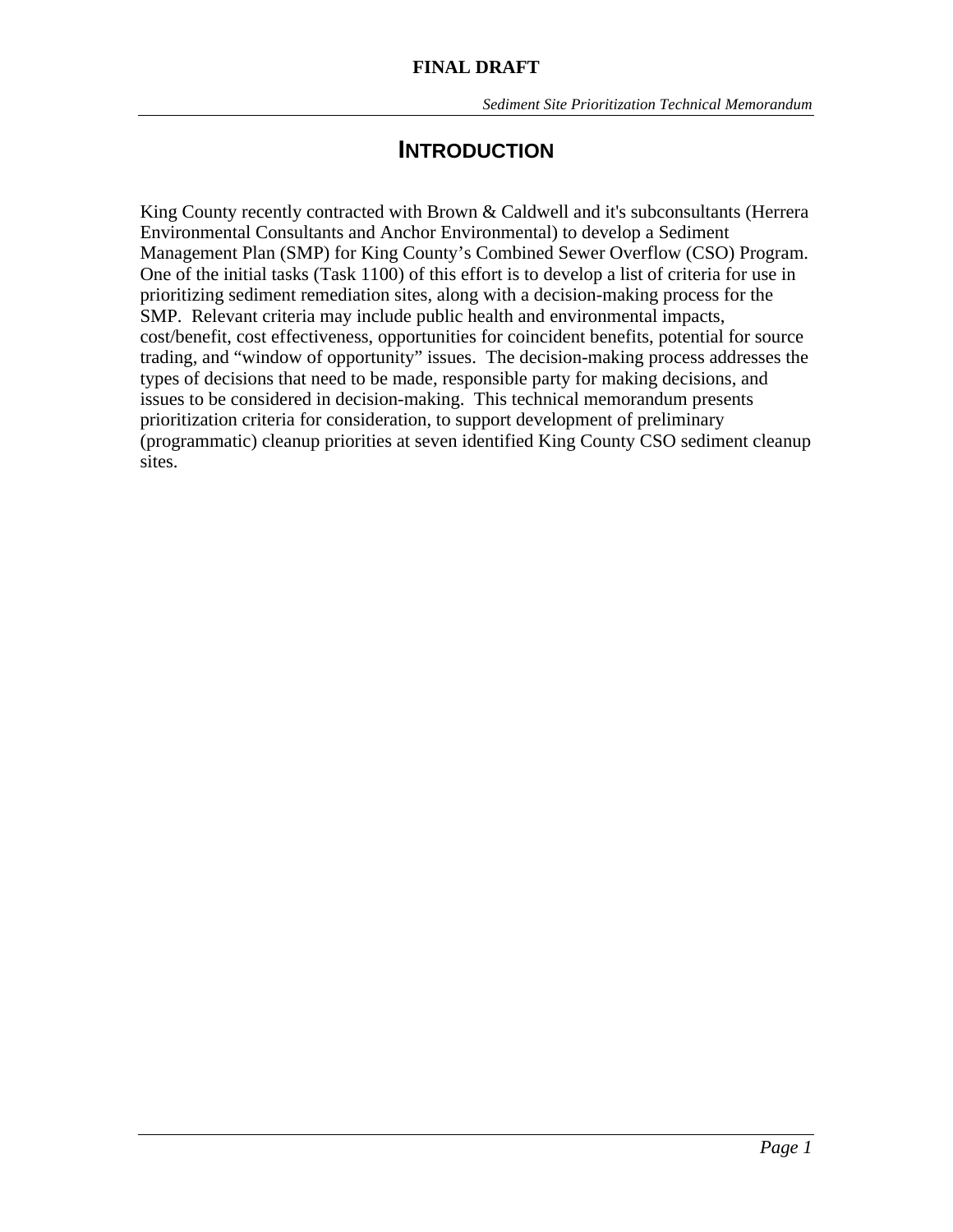# **SEDRANK – ECOLOGY'S SITE RANKING METHOD (1990)**

As set forth in the SMS regulation, Ecology has developed a methodology to identify and prioritize agency resources to implement the SMS. The general ecological and human health risk reduction objectives of sediment cleanup, as defined by the SMS, were transformed by Ecology into a set of detailed scoring guidelines, which in turn were incorporated into a spreadsheet-based scoring model denoted the Sediment Ranking System (SEDRANK), January, 1990. The SEDRANK model integrates available information on toxicity potential, extent, natural recovery potential, habitat attributes, fisheries utilization, and other factors to derive a total score for each prospective sediment cleanup site. Use of the SEDRANK model has been incorporated into the SMS regulation (Chapter 173-204-540 WAC).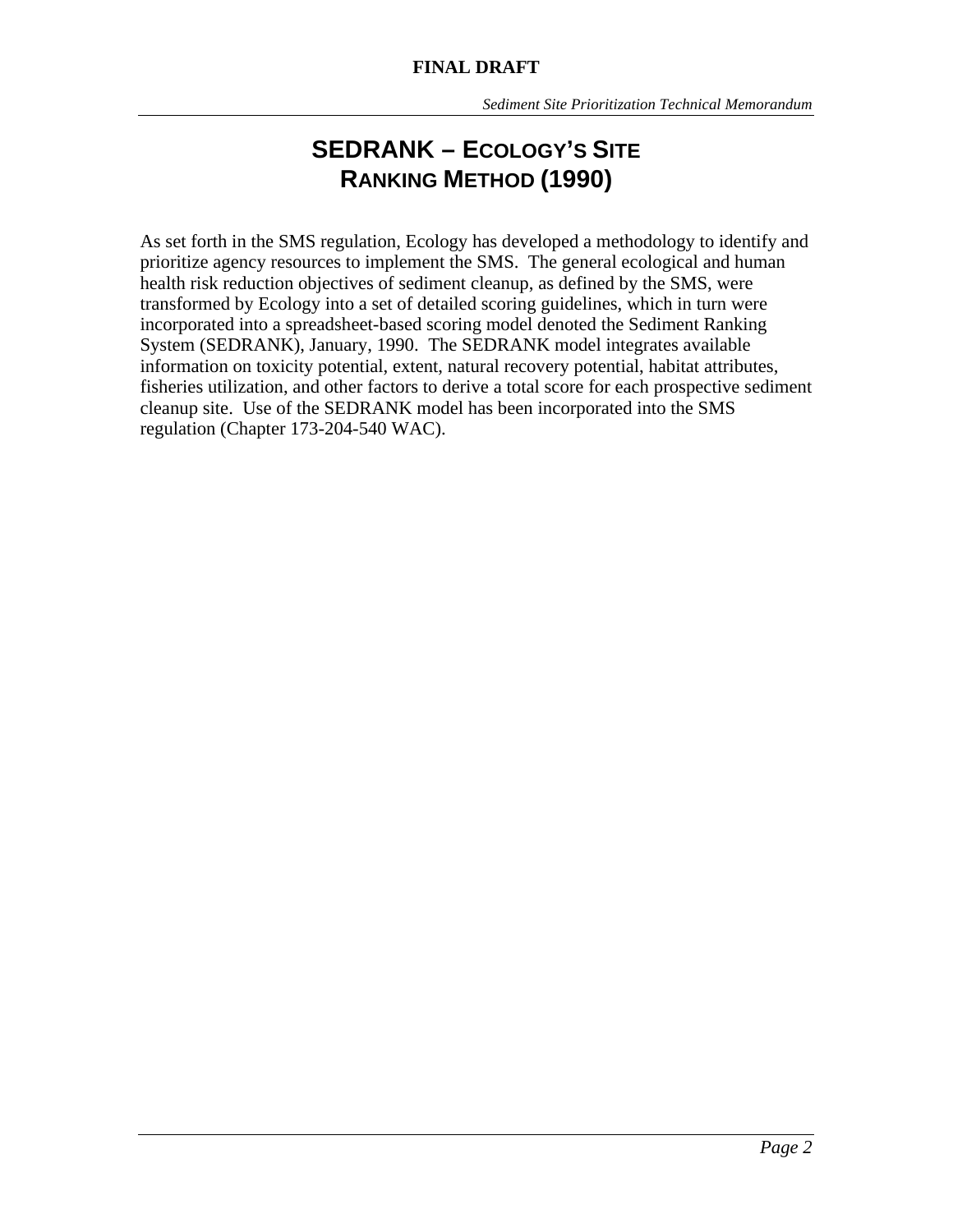# **SEDRANK INPUT PARAMETERS**

Inputs to the SEDRANK model include the following:

- Maximum concentration of individual contaminants;
- Area of contaminated sediments;
- Historical versus ongoing sources;
- Net sedimentation rate;
- Water depth of contaminated sediments;
- Habitat complexity;
- Proximity to special marine habitats and wildlife refuges;
- Proximity to tribal and other commercial fisheries; and
- Proximity to recreational fisheries and public access.

Each of these factors is discussed individually in the sections below.

### **Maximum Concentration of Individual Contaminants**

The SEDRANK model uses as input the maximum concentration of individual analytes detected at a site, and then compares the maximum values with ecological and human health benchmarks derived from relevant toxicity criteria. The degree of exceedance of the Sediment Quality Standard (SQS) chemical criteria is used in the SEDRANK model as a measure of relative ecological risk. The concentration data are also used in a screening-level human health risk assessment.

### **Area of Contaminated Sediments**

The SEDRANK model differentiated the areal extent of sediment contamination into high, medium, and low categories, with the cutoffs for such ranking occurring at intervals of 400 and 200 acres, respectively. Typically, most SMS sites fall within the "low" category of less than 200 acres.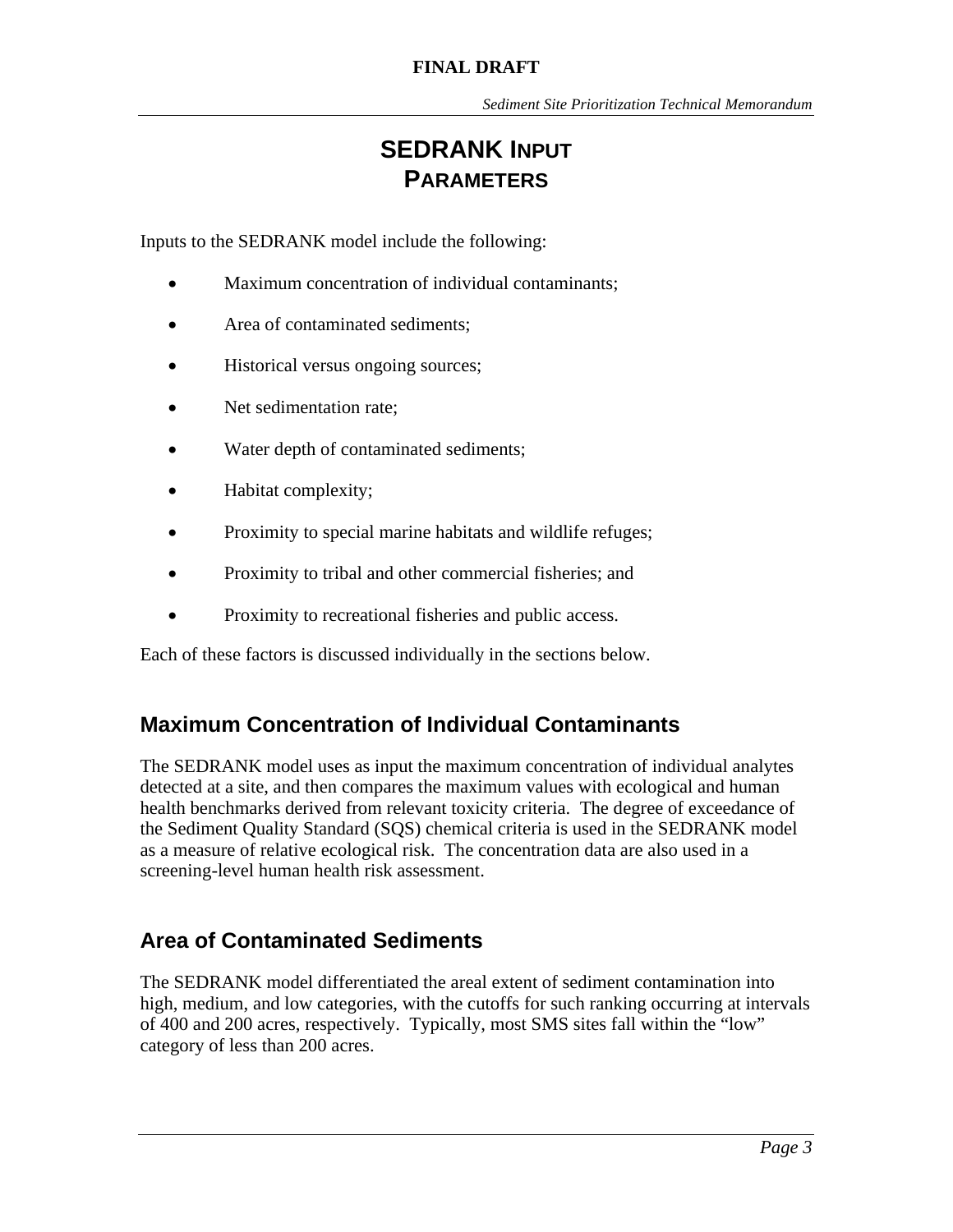# **Historical Versus Ongoing Sources**

For the purpose of natural recovery estimates, the SEDRANK model differentiates between sites affected by ongoing inputs versus sites affected solely by historical releases. Best professional judgement is commonly used in this determination.

### **Net Sedimentation Rates**

In addition to source control (and chemical-specific degradation rates coded into the model), the other parameter that determines natural sediment recovery in the SEDRANK model is the net sedimentation rate, which is a measure of the long-term burial rate of contaminated sediments beneath cleaner, more recent sediment materials. Net sedimentation rate estimates are typically based on  $^{210}Pb$  and  $^{137}Cs$  core profiles, and/or net changes in the mudline elevation over time, as determined from a comparison of channel condition surveys.

# **Water Depth Of Contaminated Sediments**

In consideration of the well documented preference for many fish and shellfish species to utilize shallow water habitats over deeper zones, the SEDRANK model assigns a higher score to those sediment sites that are located within relatively shallow water.

# **Habitat Complexity**

In developing the ecological risk score, the SEDRANK model utilizes information on site relief or the areal extent of habitat enhancing materials such as eelgrass, shell hash, or other similar enhancements within the contamination area.

### **Proximity To Special Marine Habitats, Wildlife Refuges, and Fisheries**

The final set of parameters used in the SEDRANK model refers to the location of the sediment site relative to important ecological and human health exposure areas, including special marine habitats, tribal fisheries, and public access points.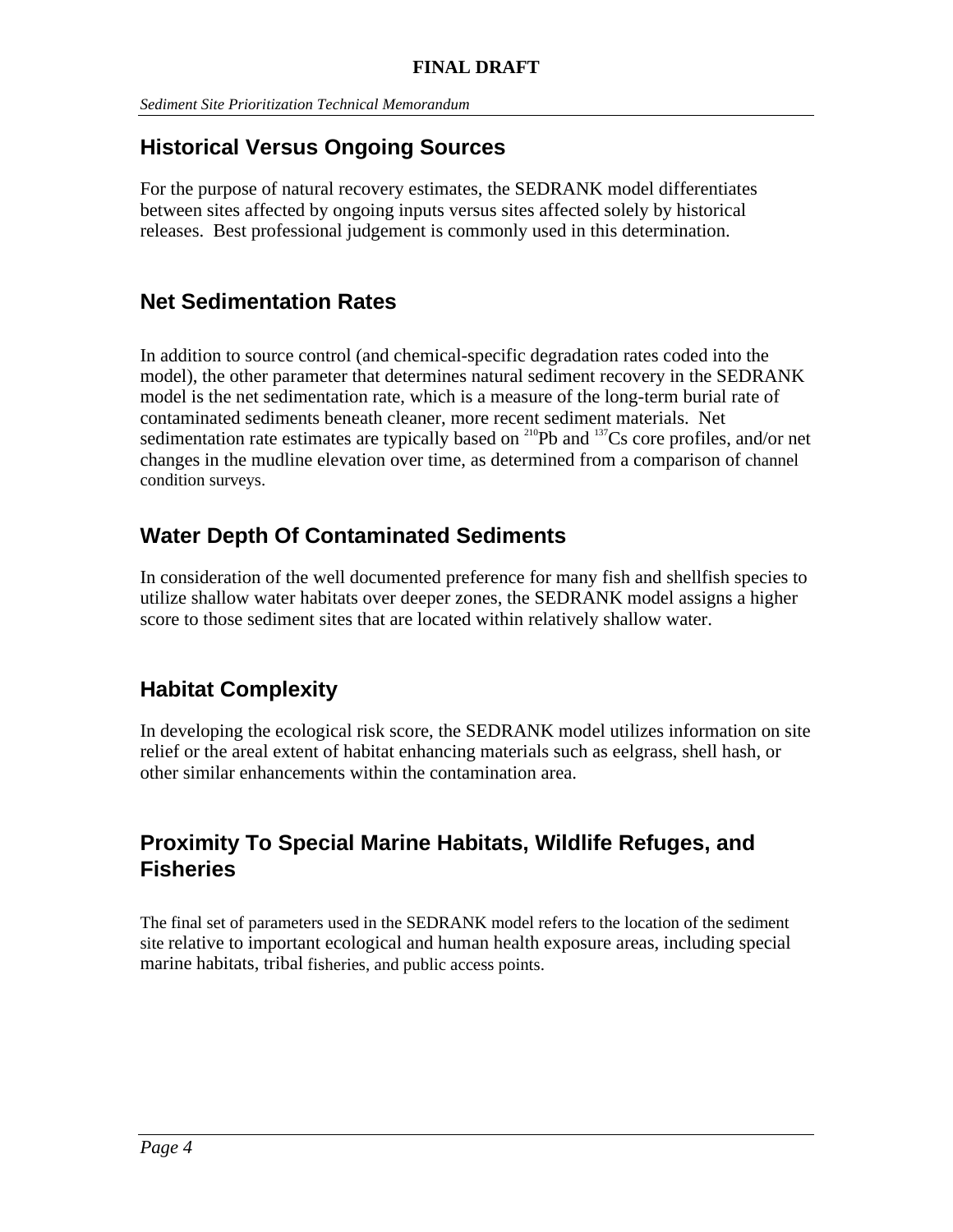# **SEDRANK SCORING**

Using the input data described above, the SEDRANK model calculates an overall ecological and human health score. However, to date Ecology has only published the results of the ecological scoring, though the SEDRANK algorithm includes both elements.

Both the ecological and human health scores are based on Ecology's professional judgement, transformed into a set of detailed scoring algorithms that are integrated into the following equation:

Overall Score = Waste Characteristics Score x (Site Score + Affected Resources Score)

where:

**Waste Characteristics Score** = Area Score x Overall Chemical Toxicity Score/3

(using different chemical-specific toxicity scores for ecological and human health);

**Site Score** = Natural Recovery Factor x Habitat Quality Score; and

**Affected Resources Score** = Habitat Score + Sanctuary Score (ecological) or

(5/8) x Commercial Fisheries Score + Recreational Fisheries Score (human health)

Ecology periodically applies the SEDRANK model to prioritize its resources from among the total list of Contaminated Sediment Sites it has identified. The most recent Ecology publication of the SEDRANK results was released in May, 1996. Based on these data, the seven sediment sites currently identified for consideration in the King County SMP were ranked as follows (ecological score only; out of a possible 100 points):

- Hanford Street CSO (EB8) 42;
- Lander Street CSO (EB7) 13;
- Duwamish Pump Sta./Diagonal CSO (DR31) 12;
- Brandon Street CSO (DR32) 10;
- King Street CSO (EB27) 10;
- Denny Way CSO (EB26) 6; and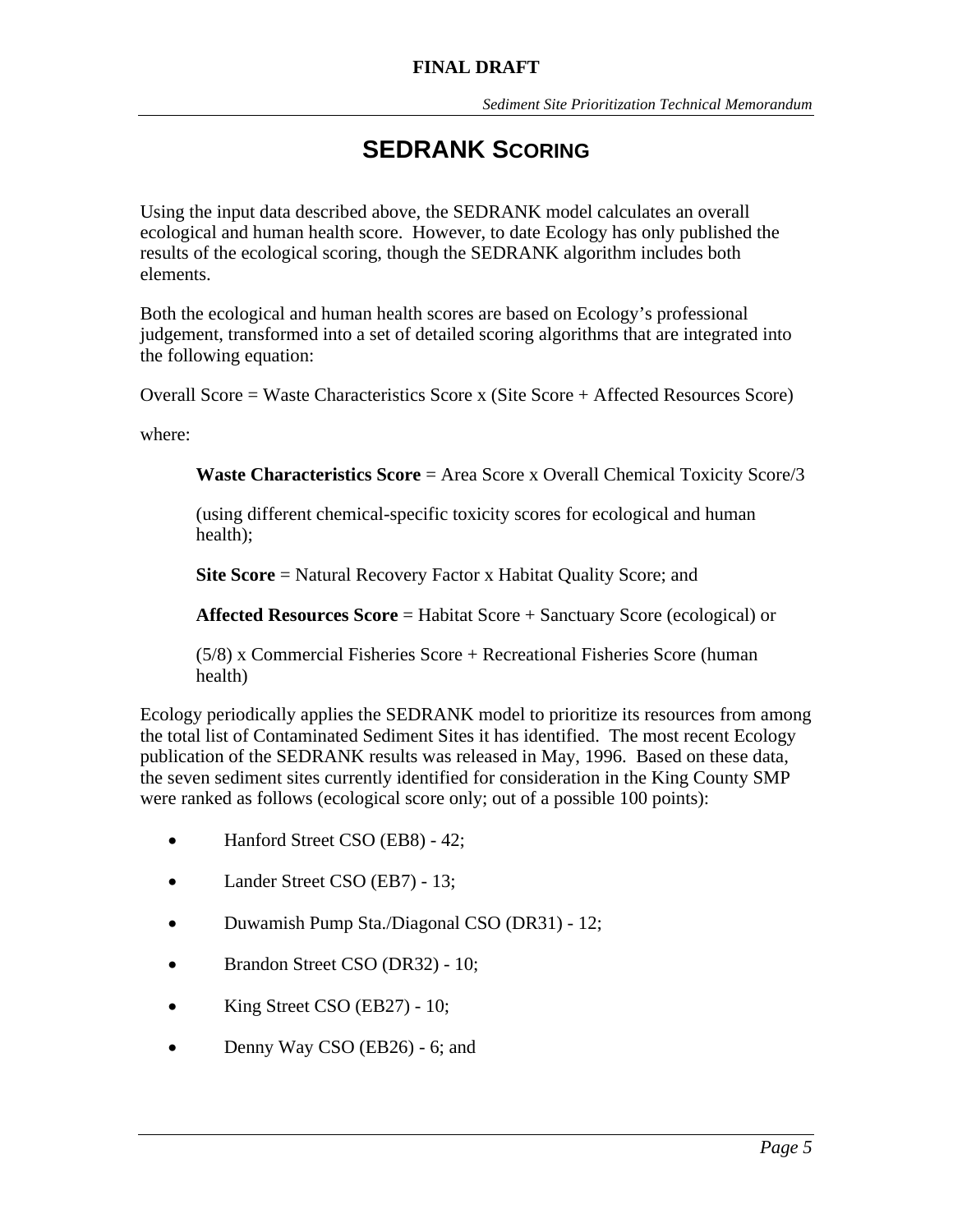• Chelan Avenue CSO (EB13) – Not Scored [within general Superfund site boundary]

(based on the relatively low exceedance of SQS criteria reported by Ecology within the vicinity of the Chelan Avenue CSO, the site would likely have a relatively low ecological score if ranked using the SEDQUAL algorithm).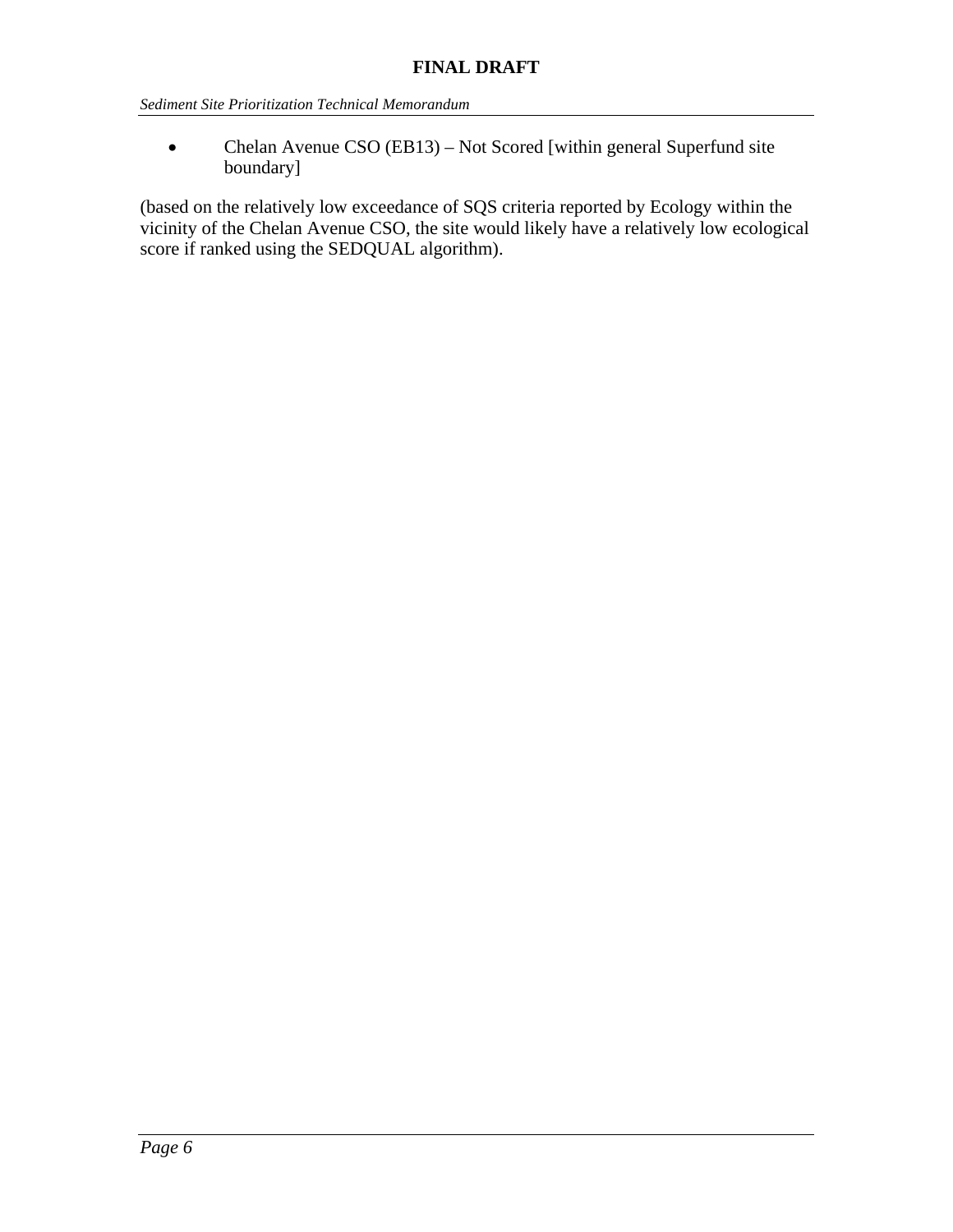# **ELLIOTT BAY/DUWAMISH RESTORATION PROGRAM (1994)**

The Elliott Bay/Duwamish Restoration Program (EBDRP), consisting of a panel of cooperating governments, is responsible for implementing the requirements of a 1991 Consent Decree addressing alleged natural resource damages within the Elliott Bay/Duwamish area resulting from CSO and storm drain discharges. One of the initial tasks of the EBDRP Panel (Panel) was the development of a process to identify and evaluate potential sites for sediment remediation and habitat development projects. As presented in the June 1994 "Concept Document", the identification of sediment remediation project opportunities was carried out through a structured project identification and screening process for 24 sites in Elliott Bay and the lower Duwamish River. This process involved the following:

- Evaluation criteria that reflect the goals of the EBDRP;
- Weighting factors and scoring guidelines for each criterion;
- Prioritization between the various criteria;
- Identification of potential projects; and
- Evaluation of identified projects against the developed criteria.

The criteria selected by the Panel for the prioritization of sediment remediation projects were similar in some respects to the SEDRANK criteria outlined above, but relied to a greater degree on various site-specific "statements" that could be evaluated qualitatively. The Panel's statement-based criteria are described below, along with their associated weighting (each criterion was assigned a numerical weight of 1 to 5, with 5 meaning "highest priority and 1 meaning "lowest priority"):

- **Contaminated sediment present (high toxicity)** Sites with sediment contamination potentially related to resource injury AND greater than the SMS Cleanup Screening Level (CSL). Weighted score = 5;
- **Control of combined sewer overflows, storm drains, industrial input and recontamination from adjacent sediment is adequate** – Sites adjacent to sources for which significant source control actions have been implemented or will be implemented by the time the remediation project is initiated, and for which minimal input of toxic contaminants is expected. Weighted score  $= 5$ ;
- **Potential for addressing injury to target species/fish** Sites with living estuarine resources having measurable injuries. Weighted score = 3;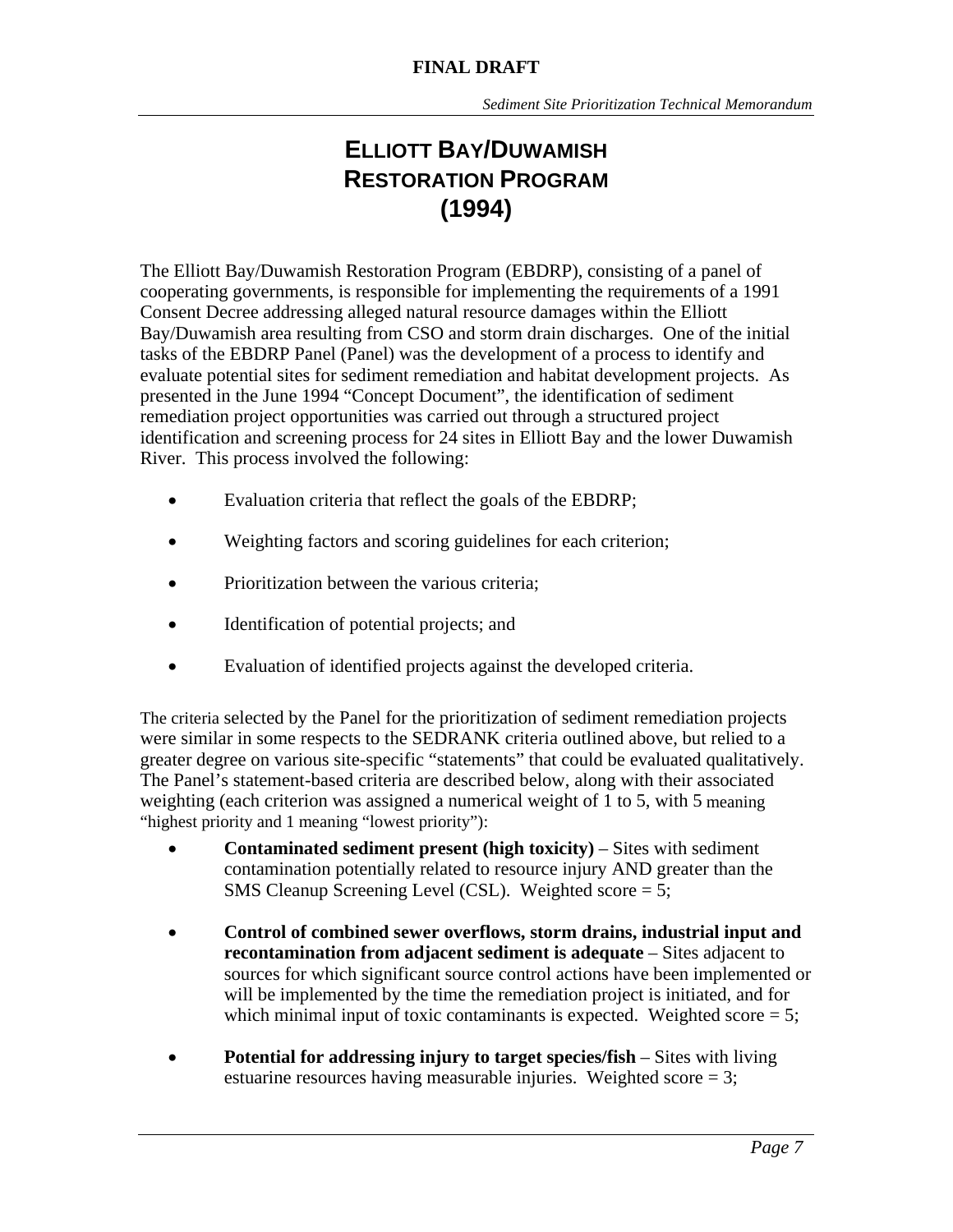- **Potential to incorporate extra habitat improvement, or proximity to other habitat projects or sediment remediation sites** – Sites adjacent to other areas that have received or have the potential of receiving sediment remediation or habitat restoration. Weighted score  $= 3$ :
- **Potential for human health risk** Sites that have higher potential risks to public health. Weighted score  $= 3$ ;
- **Potential for public education** Sites in areas with existing, or high potential for, extensive public use and visibility. Weighted score  $= 3$ ; and
- Coordination with other projects (for example, confined disposal or maintenance dredging) – Sites involved in projects that obtain major advantages by coordinating with other projects. Weighted score  $= 3$ .

Additional criteria originally established but not included in the ranking were as follows:

- Proximity to City or King County CSO or storm drain;
- Site ownership (Type of ownership was not anticipated to influence a project's feasibility or ease of implementation);
- Cost-effectiveness (Cost-effectiveness could not be determined for projects at the early stage of the process); and
- Opportunity (This criterion could not be determined at the early stage in the process. However, this criterion was used with several other factors in the final stage of project selection; see below).

The weighted criteria outlined above were used to score potential sediment remediation projects identified by the Panel. Each project was assigned a score depending on how well that project met the criterion as follows:

- Project received a high score of 3 if the match to a specific criterion was very good;
- Project received a medium score of 2 if the match was medium; and
- Project received a low score of 1 if the match was poor.

The overall priority of the various projects was determined by multiplying the weighting of each criterion by the score assigned to each project for how well the project met the criterion. The resulting numbers for the criteria were added together for each project to determine an overall score. Based on these scores, the projects were divided into a high, medium and low priority group with approximately the same number of projects in each group: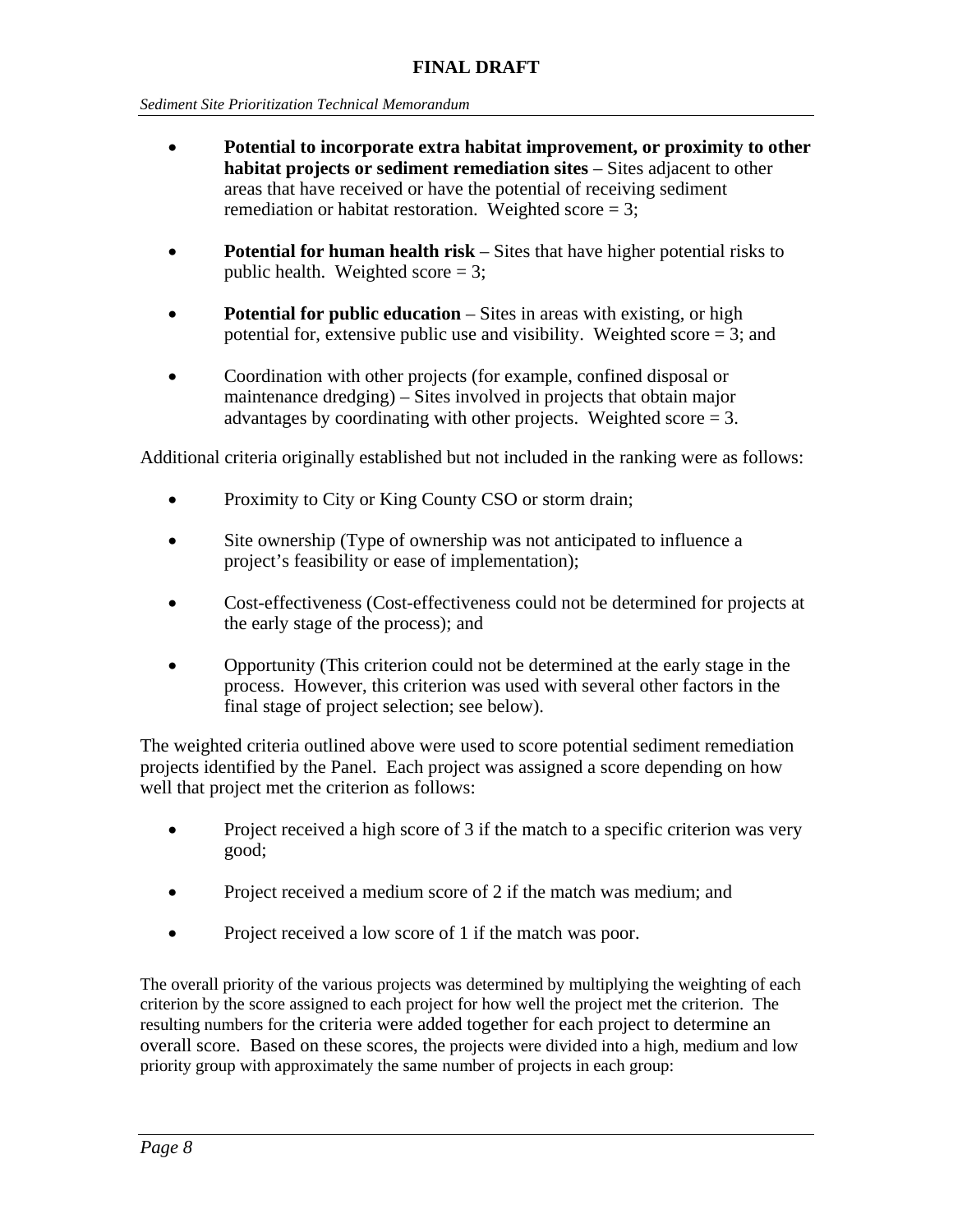#### **FINAL DRAFT**

In order to complete the selection process, the Sediment Remediation Technical Working Group of the Panel evaluated potential sites in the order they were ranked and considered other factors that either supported or argued against proceeding with each project. These factors included:

- Potential for recontamination from other sources;
- Source control schedule;
- Potential for the project to be implemented by different sponsors;
- Opportunity for partial funding by another party; and
- Availability of capping material and/or disposal sites.

Following final project selection, the Panel proceeded with more specific planning and implementation. The Panel is currently in the process of developing and implementing detailed cleanup plans at several sites within the Elliott Bay/Duwamish area.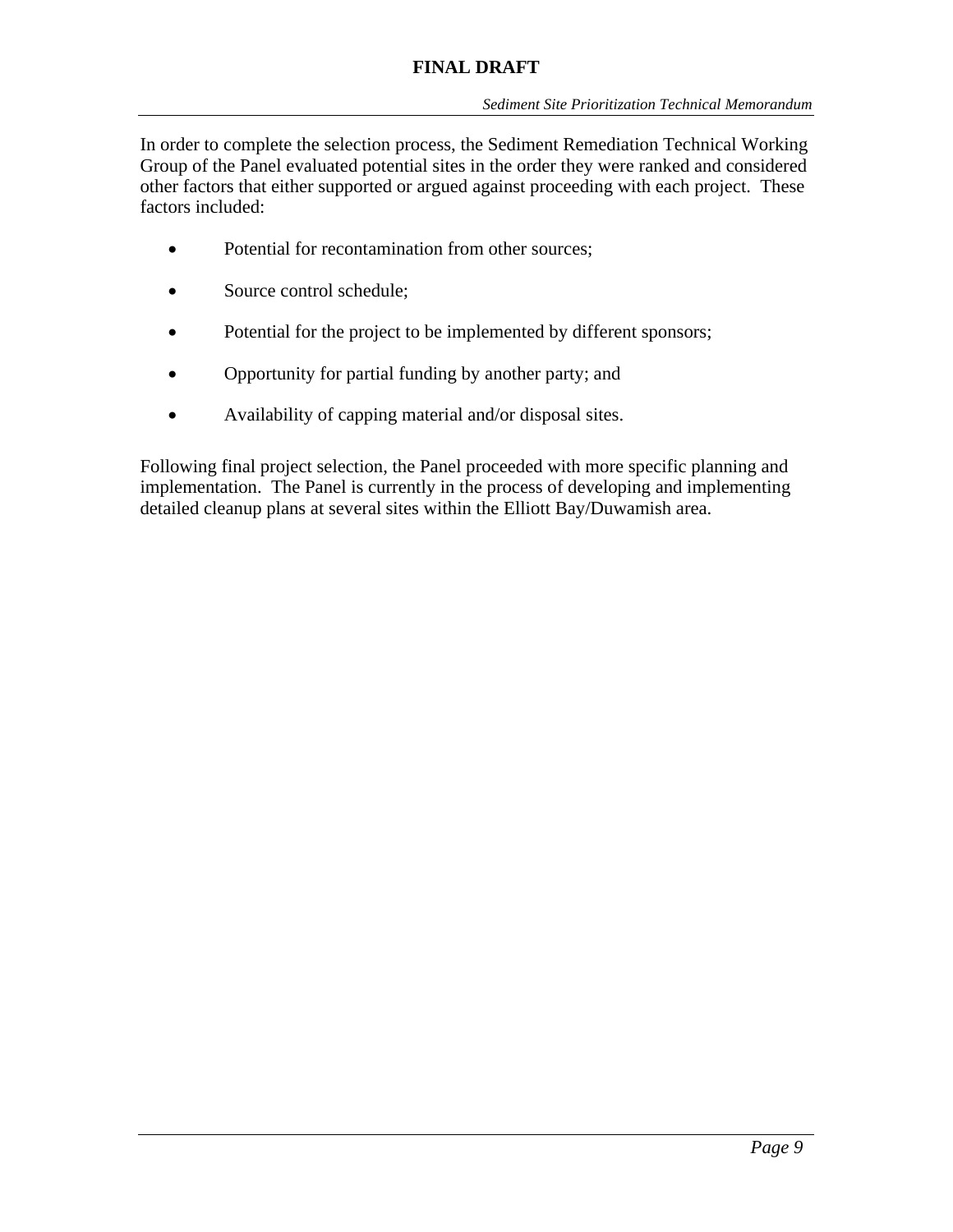# **BELLINGHAM BAY PILOT PROJECT (1998)**

Based on recent Puget Sound experiences, cleanup of contaminated sediments has proven to be a difficult task, complicated by high costs, limited disposal site options, concerns about environmental liability, source control issues, habitat alterations, and complex regulatory and land owner constraints. To address the need for sediment cleanup and overcome some of the existing roadblocks to expedited actions, in May 1994 a group of five federal and state agencies in Washington state formed the Cooperative Sediment Management Program (CSMP) and signed an intergovernmental agreement. The agencies that signed the CSMP Intergovernmental Agreement included:

- Washington State Department of Ecology (Ecology);
- Washington State Department of Natural Resources (DNR);
- U.S. Environmental Protection Agency, Region 10 (EPA);
- U.S. Army Corps of Engineers (Corps); and
- Puget Sound Water Quality Action Team.

The cooperating agencies, later including the Washington State Departments of Transportation (WSDOT) and Fish and Wildlife (WDFW) decided to focus on a pilot demonstration project in a selected embayment with the goal of overcoming roadblocks to expedited cleanup actions at that location. The agencies proposed to help fund a Demonstration Pilot Project (Pilot) to develop sediment cleanup and disposal, habitat restoration, and source control priorities in an urban embayment of Puget Sound by creating a partnership with local governments and businesses. The key goals of the Pilot were to control sources of contamination, expedite cleanup of high priority sediment sites, test various incentives for cleanup, and create new and flexible methods for achieving cleanup. The sponsoring agencies set aside a grant available to local governments under the Model Toxics Control Act (MTCA) to help fund the Pilot.

In June 1996, Bellingham Bay was selected as the location for the Pilot. Bellingham Bay was selected in part due to the responsiveness of a local group that had already initiated collaborative efforts. The local group included:

- Port of Bellingham (Port);
- City of Bellingham (City);
- Whatcom County Health Department; and
- Georgia-Pacific, West, Inc. (G-P).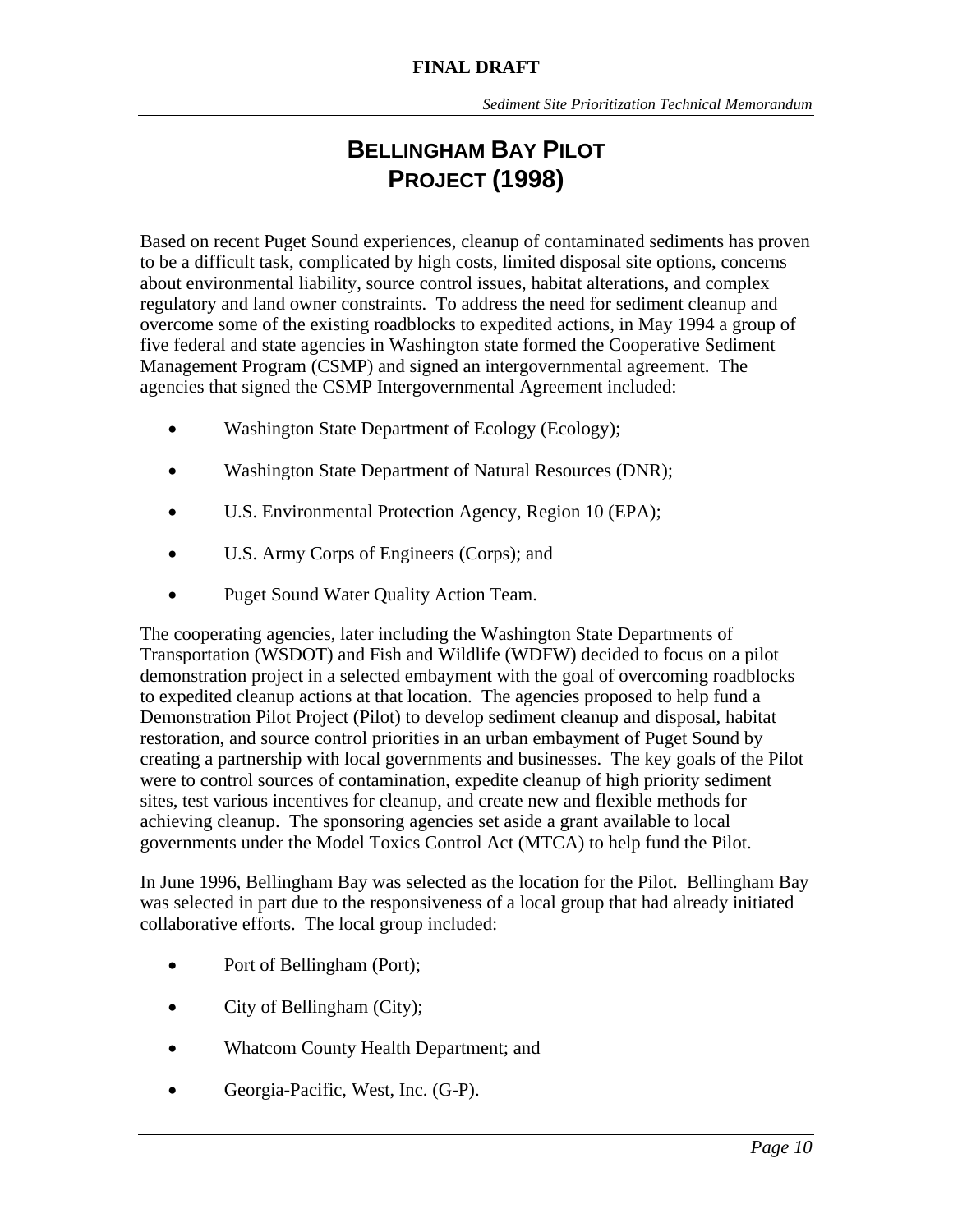In September 1996, the Bellingham Bay Work Group (BBWG) was established to initiate the Pilot. The BBWG "Pilot Team" included the sponsoring and cooperating state and federal agencies, the four local proponents, the U.S. Fish & Wildlife Service, and representatives of the Lummi Nation and Nooksack Tribe. The Pilot Team developed environmental, process, partnering, and policy objectives specific to the Pilot, which were intended to ensure achievement of the following overall mission statement:

*"To use a new cooperative approach to expedite source control, sediment cleanup and associated habitat restoration in Bellingham Bay."*

The Pilot has four fundamental project elements, including:

- Sediment cleanup and source control;
- Sediment disposal;
- Habitat restoration; and
- Aquatic land use.

The Pilot was designed to expand opportunities for achieving multiple goals in Bellingham Bay, through comprehensive strategic environmental planning and wellintegrated projects that would encompass the four elements listed above. A Comprehensive Strategy is currently being developed by the Pilot Team that integrates sediment cleanup and source control with the other project elements. The Comprehensive Strategy will include near-term project alternatives that are priority action items from each of the elements, integrated together into near-term actions. A generalized flow chart depicting this process is presented in Figure 1.

The Pilot's sediment cleanup and source control evaluation and prioritization was performed in several sequential steps as follows:

- Initial review of sediment and water quality contamination areas throughout Bellingham Bay, resulting in the identification of 12 sediment sites of potential concern;
- Development and description of the overall goals and corresponding evaluation criteria used by the Pilot Team to assess each potential sediment cleanup and source control site; and
- Assumptions, rationale, and results of applying these goals and evaluation criteria to the inventory of identified sediment cleanup and source control sites, resulting in the relative ranking of the 12 prospective cleanup sites.

A flow chart depicting the process used by the Pilot Team to identify and rank sediment cleanup and source control sites is presented in Figure 2.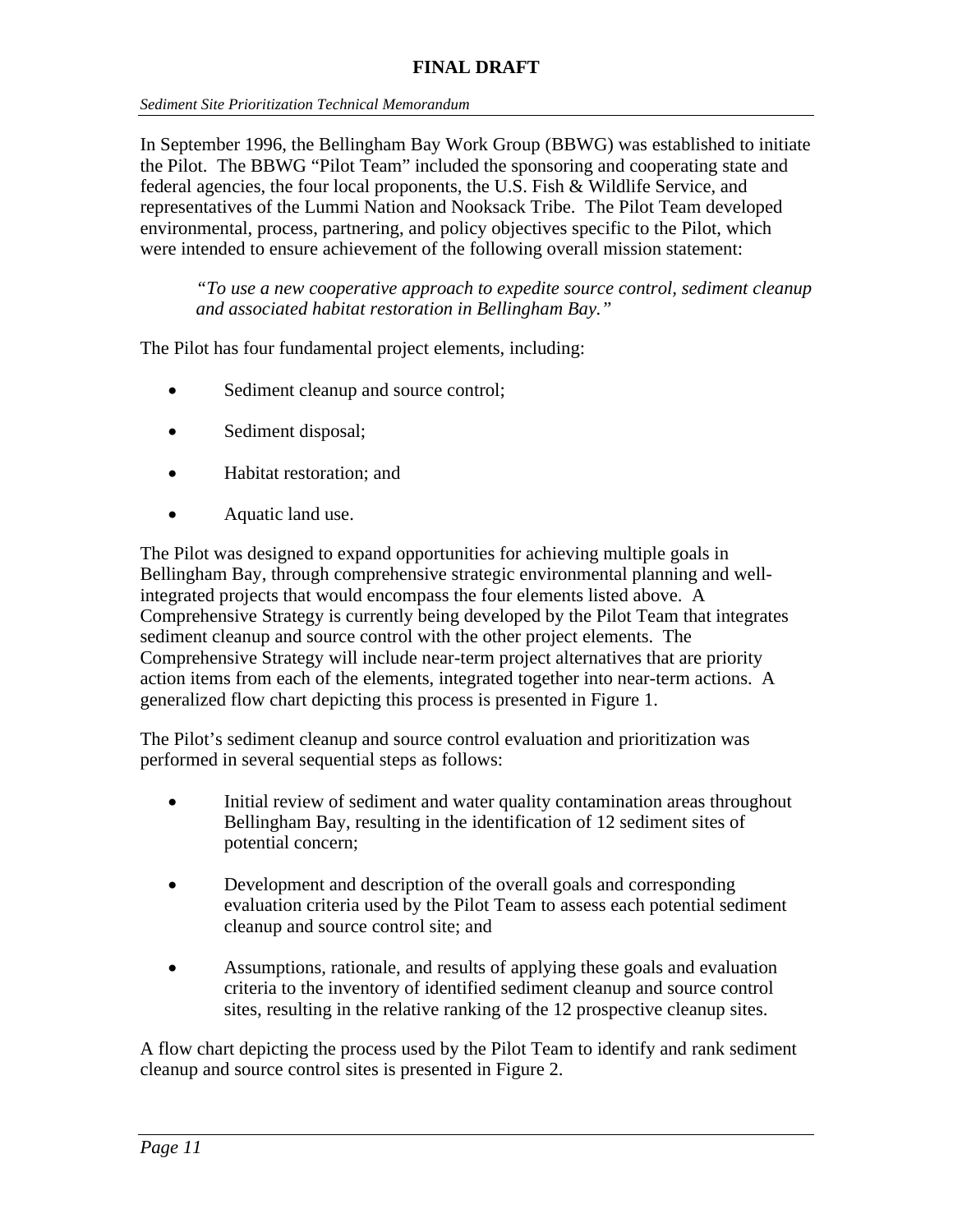# **BELLINGHAM BAY WORK GROUP GOALS AND EVALUATION CRITERIA**

The evaluation and prioritization of the 12 prospective sediment cleanup and source control sites, identified based on a preliminary hazard assessment as described in SMS regulations, was performed using a consistent application of the Pilot goals. The development of baywide goals and evaluation criteria for this application is discussed below.

# **Development of Bellingham Bay Work Group Goals**

Beginning in August 1997, the Pilot Team started a process of developing and refining baywide goals that reflected the collective interests and desired outcomes of the Pilot actions. The Pilot goals were initially developed as simple statements (the bullet items listed below under "goal descriptors") of desired outcomes that can be applied to all of the project elements (i.e., source control and sediment cleanup, sediment disposal, habitat restoration, and aquatic land use). The statements were also designed to represent key regulatory and policy issues and concerns of individual Pilot members (see below). These statements were then consolidated, reviewed, and refined into logical goal groupings as follows:

### **Goal 1 - Human Health and Safety**

#### Goal Descriptors:

- Protect human health.
- Human safety.
- Protect drinking water supplies.
- Reduce contaminant sources.
- Control point and non-point sources.
- Minimize chemical releases and maintain integrity.
- Cleanup contaminated sediments posing human health risks.
- Protect water quality.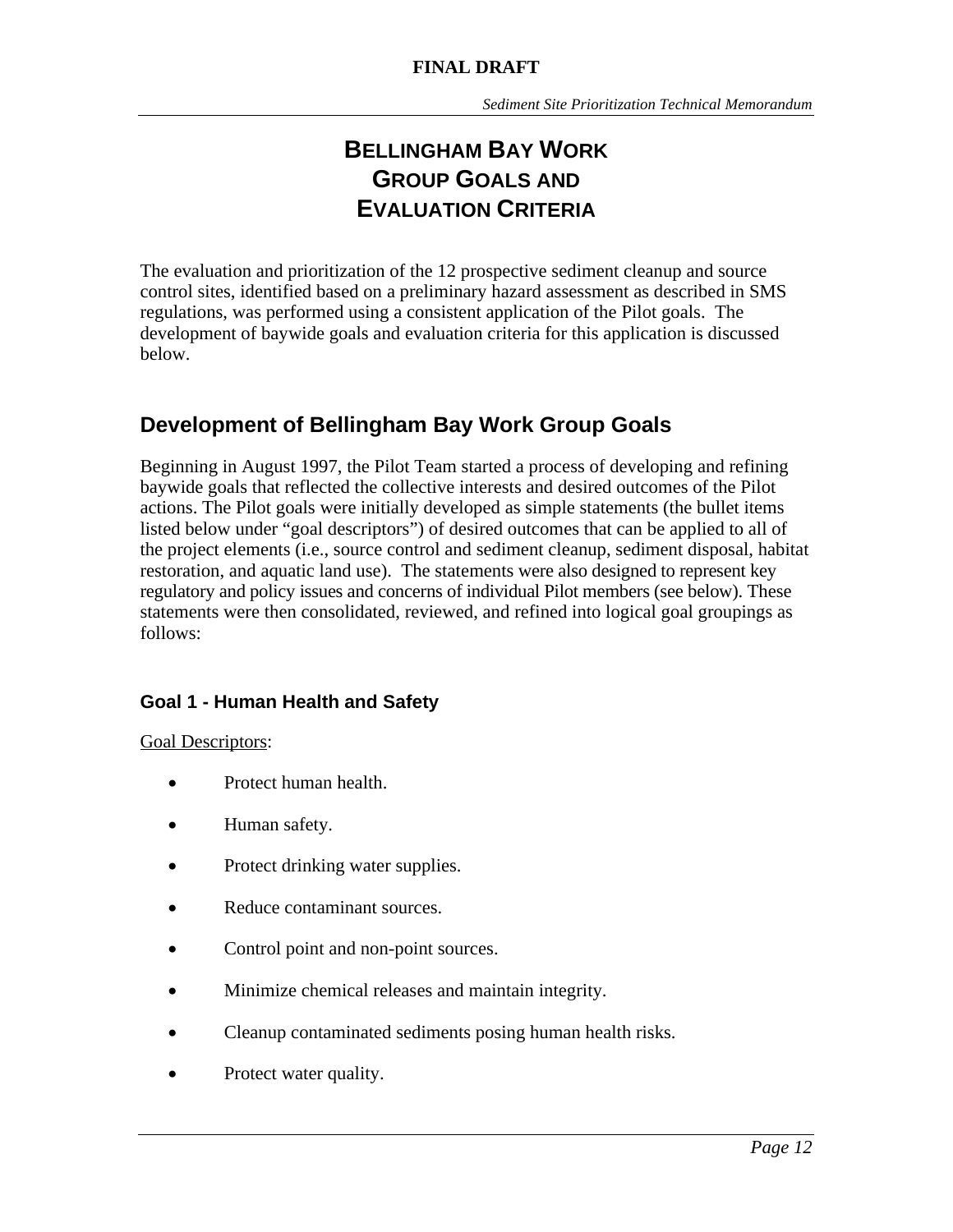#### **Goal 2 - Ecological Health**

#### Goal Descriptors:

- Enhance or maintain aquatic organism health.
- Reduce contaminant sources.
- Control point and non-point sources.
- Minimize chemical releases and maintain integrity.
- Cleanup contaminated sediments posing ecological risks.
- Protect water quality.

#### **Goal 3 - Protect and Restore Ecosystems**

#### Goal Descriptors:

- Environmental protection/minimize environmental harm.
- Maintain physical integrity of habitats, including shoreline erosion/accretion.
- Habitat improvement.
- Avoid/minimize loss of in-water habitats and compensatory mitigation.
- Protect/restore aquatic life and aquatic resources.
- Maintain/enhance ecosystem diversity, productivity, stability, and biological function.
- Restore threatened and endangered fish and wildlife species.

#### **Goal 4 - Social and Cultural Uses**

#### Goal Descriptors:

- Protect spiritual use and location.
- Protect/enhance ceremonial and subsistence resource use.
- Ensure compatibility with community goals and property uses.
- Enhance recreation, aesthetic values, public use and access.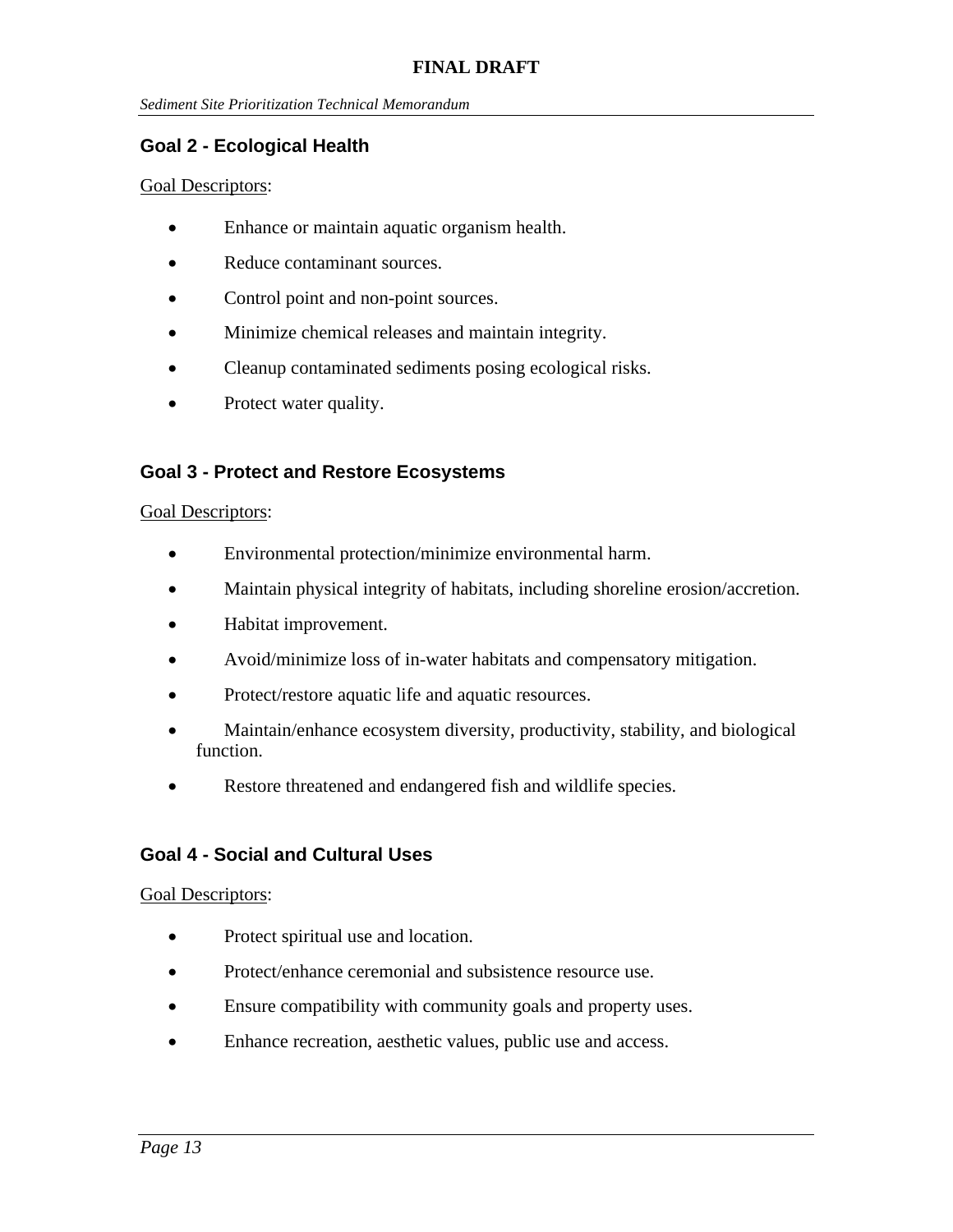#### **Goal 5 - Resource Management**

#### Goal Descriptors:

- Utilize renewable resources.
- Use dredged material beneficially.
- Protect and develop water supplies.
- Conserve resources.

#### **Goal 6 - Faster, Better, Cheaper**

#### Goal Descriptors:

- Technical feasibility.
- Implementability.
- Timely completion.
- Cost effectiveness.
- Integrate multiple land-use and environmental objectives and actions.
- Efficient use of existing built-environment.

### **Goal 7 - Economic Vitality**

Goal Descriptors:

- Encourage water dependent commerce.
- Allow only water dependent discharges.
- Maintain/enhance navigation.
- Tribal access to and use of treaty resources.
- Minimize treaty fishing losses.
- Develop marine transportation facilities.
- Maintain/enhance commercial property use and redevelopment.
- Enhance economic vitality.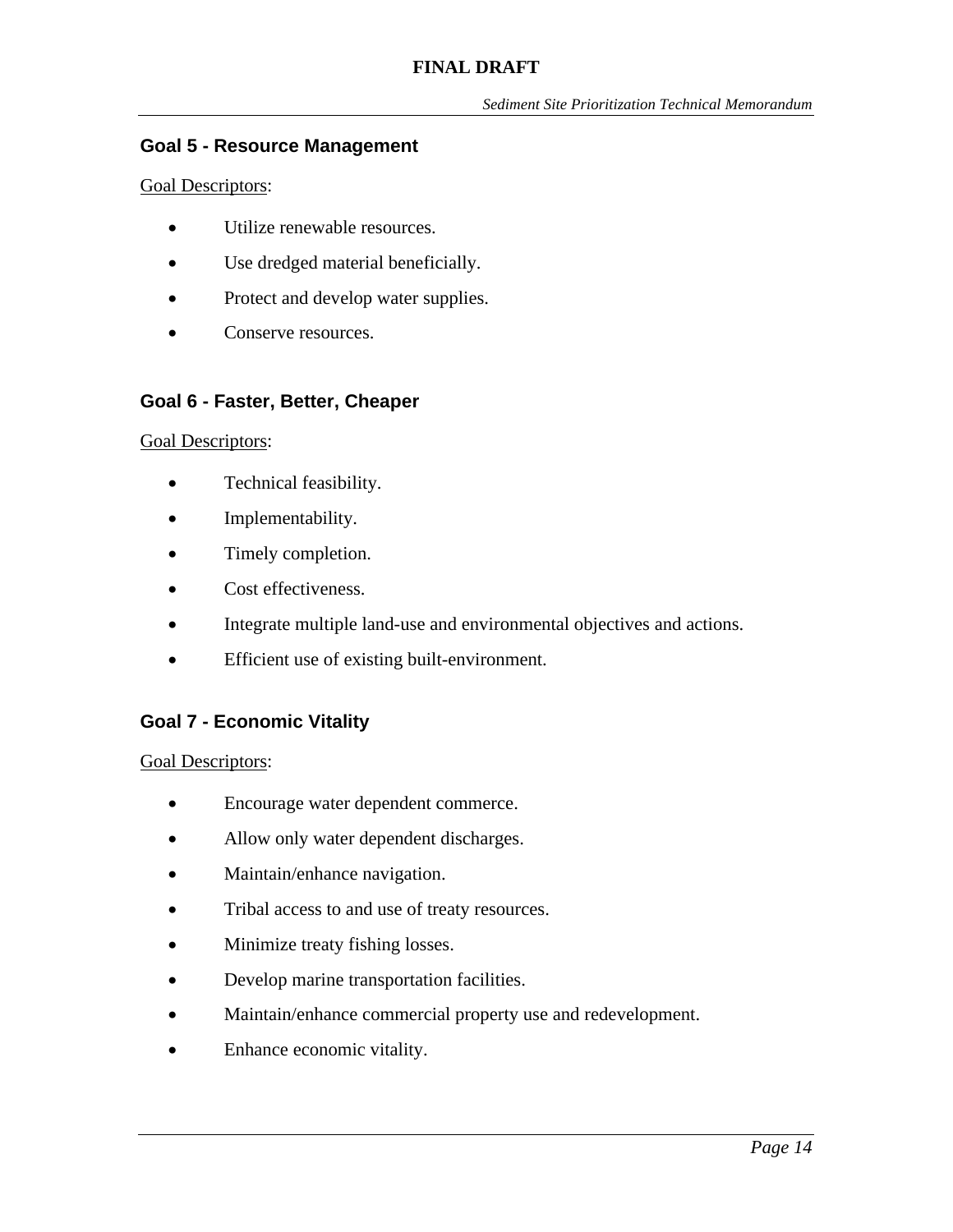As part of this goal development process, the Pilot Team assessed the relative priority of each of the goals. On a baywide basis (i.e., with all four project elements combined), the first three goals (Human Health and Safety, Ecological Health, and Protect/Restore Ecosystems) ranked higher than the remaining four goals.

Subsequent to the development of the agreed-upon Pilot goals, they were transformed into evaluation criteria scoring guidelines that were used to evaluate and rank prospective sediment cleanup and source control sites. Goals were transformed into evaluation criteria by developing generalized narrative descriptions of each goal that defined or discussed the goal in the context of sediment cleanup and source control. In developing the scoring criteria, an attempt was made to incorporate key regulatory and policy issues expressed by individual Pilot Team members. These key issues included (in no particular order):

- Model Toxics Control Act (MTCA) and SMS regulations for cleanup remedy selection.
- State Environmental Policy Act (SEPA) guidelines and policies.
- Local Shoreline Management Program (SMP) requirements.
- Port Development and Navigation Improvement/Maintenance Plans.
- Clean Water Act Regulations (esp. Section 404[b][1]).
- Washington State Department of Natural Resources Land Management Laws, Public Trust Doctrine, and related policies.
- Endangered Species Act (ESA) Section 7/10 Requirements.

The general relationship of the Pilot's goals to these key regulatory and policy issues is depicted on Table 1.

The seven goals were also evaluated to determine if there were priority goals among them with respect to sediment cleanup and source control (not on a bay-wide basis). The Pilot Team determined that the first four goals represented the primary elements of sediment cleanup and source control, and the remaining three goals were secondary. The relative importance of the first four goals was utilized in the scoring of sediment cleanup and source control sites.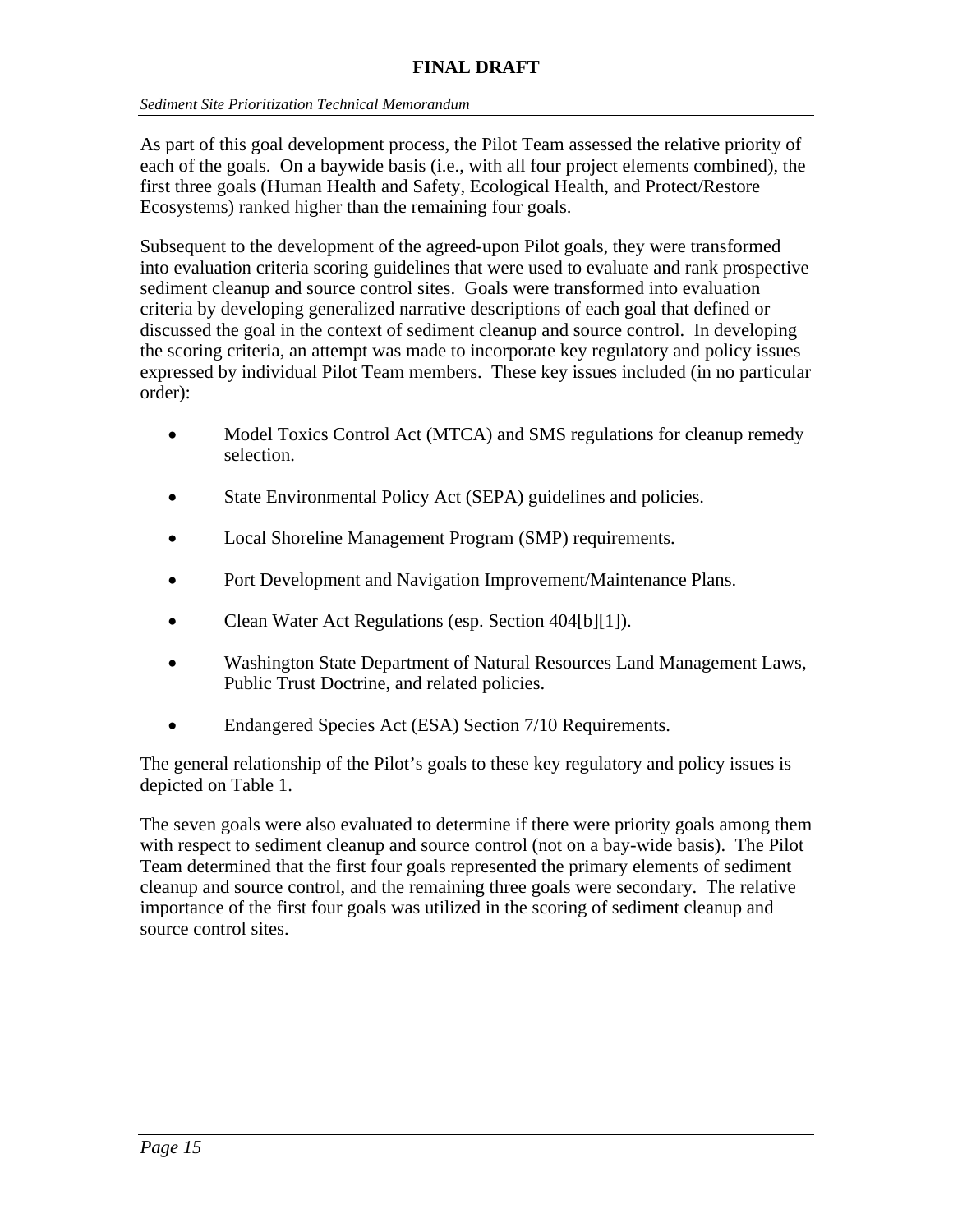# **RANKING OF PROSPECTIVE CLEANUP SITES**

The guidelines for scoring developed by the Pilot for the sediment site and source control prioritization were found to be conceptually similar to guidelines previously developed by Ecology for SEDRANK (see Section 2.0). Because the SEDRANK model reasonably reflected a range of the Pilot's goals, particularly the primary Goals 1 through 4, and to provide consistency with SMS policies and guidelines, the Pilot Team decided to used the SEDRANK model to prioritize sediment cleanup and source control sites. In this case, minor modifications to the SEDRANK model were made to optimize its application in Bellingham Bay (see below).

# **SEDRANK Scoring Guidelines and Assumptions – Primary Goals 1 through 4**

As discussed in Section 2.0, the SEDRANK model integrates available information on toxicity potential, extent, natural recovery potential, habitat attributes, fisheries utilization, and other factors to derive a total score for each prospective sediment cleanup site, consistent with evaluation criteria for Pilot Goals 1 through 4. Most of the SEDRANK input parameters were incorporated into the Bellingham Bay ranking model, though several of the parameters were modified as follows to improve resolution (i.e., relative site comparison) of the scoring:

- Maximum concentration of individual contaminants.
- Area of contaminated sediments.
- Water depth of contaminated sediments.

The Pilot's modifications to these parameters were consistent with those presented in Section 5.1. All other components of the ranking model for Goals 1 through 4 were unchanged from the original SEDRANK model.

# **Scoring Guidelines and Assumptions – Secondary Goals 5 through 7**

Although the primary evaluation criteria for sediment cleanup and source control sites were represented by Goals 1 through 4, as reflected in the SEDRANK model, the remaining three Pilot goals were nevertheless relevant to the overall scoring and the development of the Pilot's Comprehensive Strategy. Accordingly, the last three Pilot goals were utilized to develop balancing criteria, and were applied to identify priority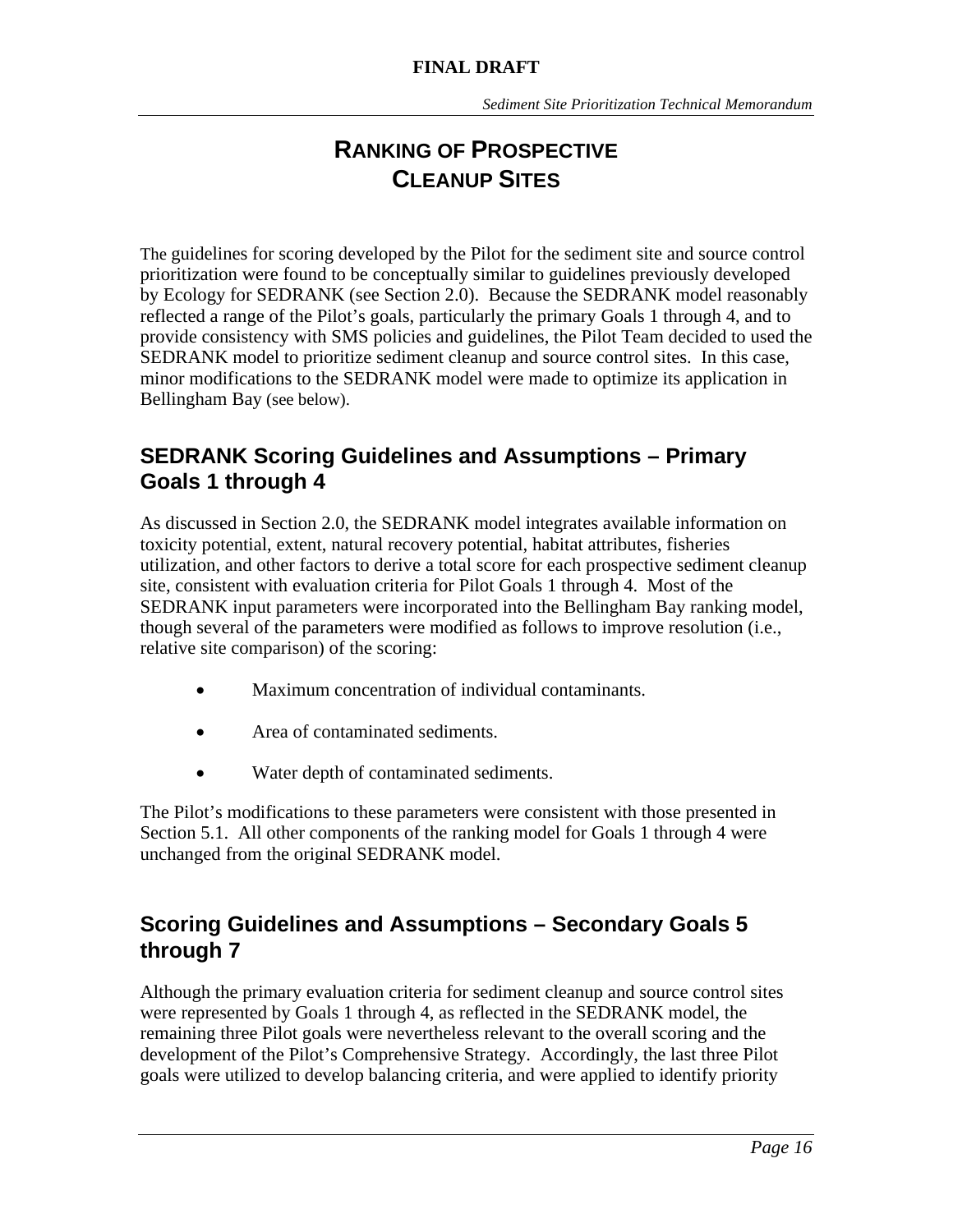sites in cases where scores for the first four goals were equivalent (i.e., tiebreaker criteria).

The results of the initial sediment site scoring ranked sites into the following categories:

- Highest Priority Sites (3 total).
- Medium/High Priority Sites (2 total).
- Medium Priority Sites (2 total).
- Medium/Low Priority Sites (2 total).
- Lowest Priority Sites (3 total).

As discussed above, a Comprehensive Strategy is currently being developed by the Pilot Team that integrates sediment cleanup and source control with the other project elements. The Comprehensive Strategy will include near-term project alternatives that are priority action items from each of the elements, integrated together into near-term actions. The 5 to 7 highest priority sediment cleanup sites are likely to be included in the near-term action for Bellingham Bay. Cleanup and restoration plans for these sites will be evaluated in more detail in a forthcoming EIS (Figures 1 and 2).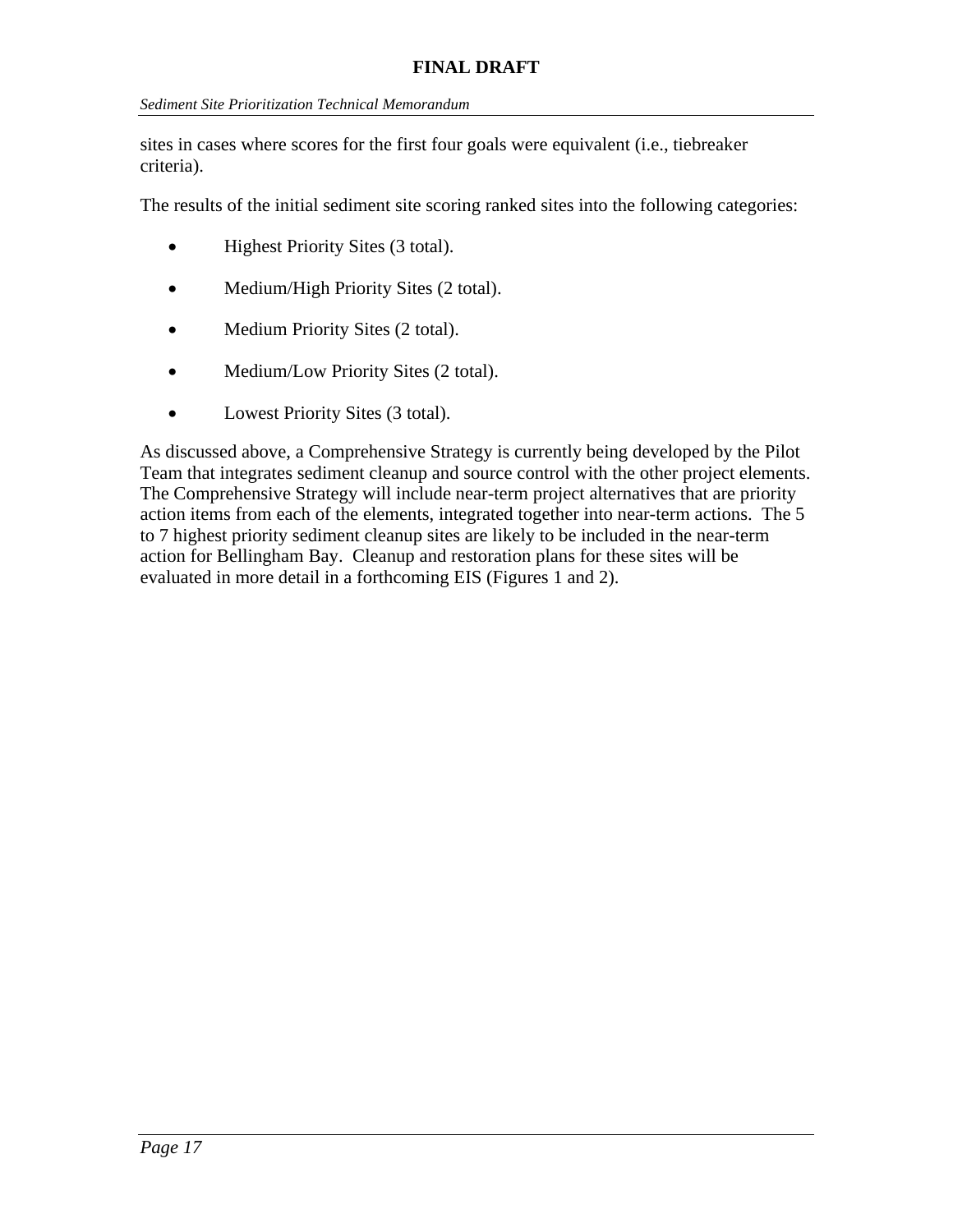# **RECOMMENDED KING COUNTY SMP SITE PRIORITIZATION**

Our preliminary recommendation is to use the Sediment Site and Source Control prioritization model recently developed by the Bellingham Bay Pilot Project, with minor modifications, to prioritize sediment cleanup sites for the SMP. That is, the SEDRANK scoring model, modified as discussed below, would be used as the primary basis to rank the various sites. Secondary goals as determined by the Bellingham Pilot (Resource Management; Faster, Better, Cheaper; and Economic Vitality) would be used as balancing criteria. For the seven identified sites, the ranking could be performed using existing data.

Application and adaptation of the Bellingham Pilot's prioritization model for sediment remediation sites in this case is supported by the following:

- The objectives of the Bellingham Pilot *(e.g., to use a cooperative approach to expedite sediment cleanup)* are similar to the goals of King County's SMP. Indeed, the Pilot envisioned that its efforts could be used to aid similar sediment cleanup efforts elsewhere in Puget Sound.
- The Bellingham Pilot is utilizing a decision-making process (including EIS components) that is similar in many respects to the expected process for King County's SMP, and which also addresses the importance of recent regional regulatory and policy developments including ESA.
- The Bellingham Pilot's sediment site and source control prioritization criteria address many of the key issues identified previously by King County for the SMP, including considerations of public health and environmental impacts, cost/benefit, cost effectiveness, opportunities for coincident benefits, potential for source trading, "window of opportunity" issues, and other relevant criteria.
- The goals and criteria developed by the Bellingham Pilot for sediment site and source control prioritization reflect the collective interests of key federal, tribal, state, local, and responsible party interests that are very similar in composition to stakeholders of the King County SMP project area.
- The Bellingham Pilot effort is successfully accomplishing its objectives.
- The methodology, outlined below, proposed for use in the King County SMP will not require new method development efforts, and so can be applied efficiently to identify sediment cleanup priorities in this area.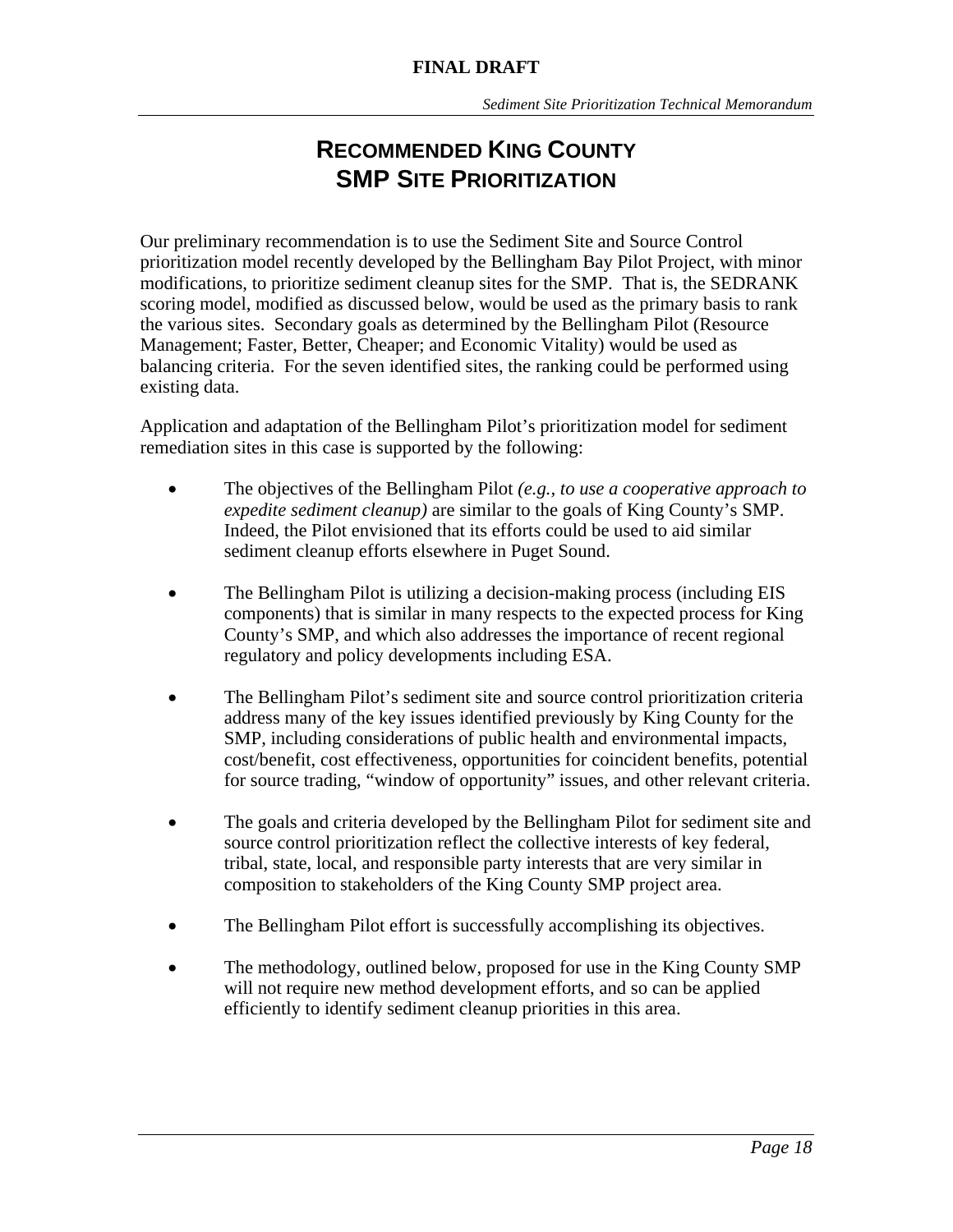# **SEDRANK SCORING GUIDELINES AND ASSUMPTIONS – PRIMARY CRITERIA**

The SEDRANK model will be used to integrate available information on toxicity potential, extent, source control, natural recovery potential, habitat attributes, fisheries utilization, and other factors to derive a total score for each sediment site. Most of the SEDRANK input parameters will be incorporated into the SMP ranking model, though several of the parameters will be modified as follows to improve resolution (i.e., relative site comparison) of the scoring as described in more detail below.

# **SEDRANK Model Modifications**

The SMP ranking model will include the following specific modifications to improve its application for this project:

### **Maximum Concentration Of Individual Contaminants**

The SEDRANK model uses as input the maximum concentration of individual analytes detected at a site, and then compares the maximum values with ecological and human health benchmarks derived from relevant toxicity criteria. However, other elements of the SMS program, including cleanup site identification, utilize the somewhat different concept of a "station cluster", which is defined as a group of geographically and chemically similar stations that together define the highest average chemical concentrations or biological effects. The station cluster concept addresses to some extent the characteristic variability of environmental measurements, and also is being considered for use in the SMS to define sediment "hotspots". For these reasons, a "station cluster hotspot", defined as a group of three contiguous sampling locations with the highest average chemical concentrations or biological effects, will be used to define the concentration term input to the SEDRANK model.

### **Area Of Contaminated Sediments**

The SEDRANK model differentiates the areal extent of sediment contamination into high, medium, and low categories, with the cutoffs for such ranking occurring at intervals of 400 and 200 acres, respectively. However, because all prospective sediment cleanup sites in the SMP area would fall within the "low" category of less than 200 acres, the scale for this analysis will be adjusted to represent the logarithmic range of areas observed in the study area. The adjusted area scale will be as follows: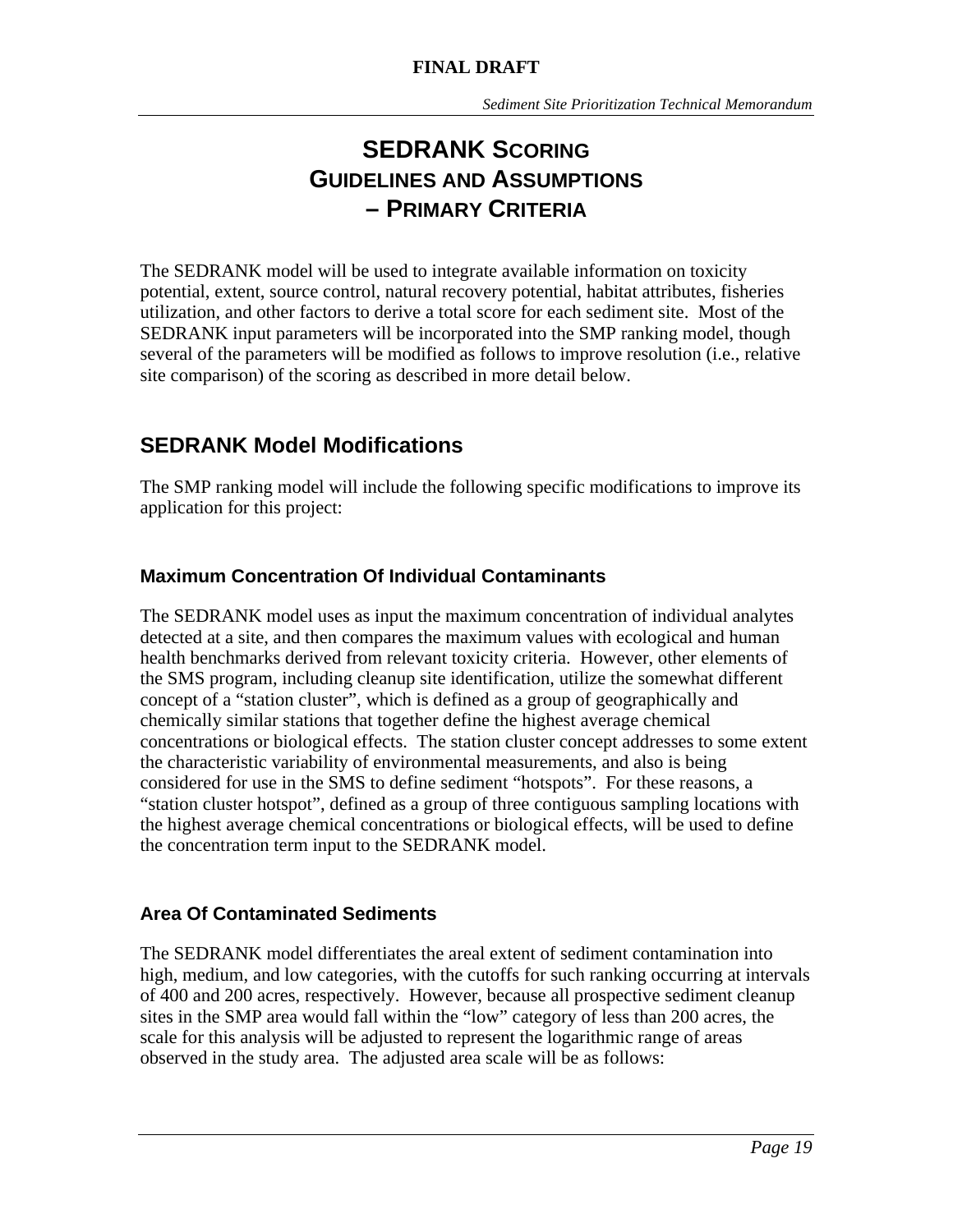| Area in acres | <b>Score</b> |
|---------------|--------------|
| $<$ 1         |              |
| 1 to $5$      | 1.5          |
| 5 to 25       | 2            |
| 25 to 100     | 2.5          |
| >100          | З            |

*Sediment Site Prioritization Technical Memorandum*

#### **Source Control**

The SEDRANK model currently relies on best professional judgement (by Ecology staff) to determine whether contaminant sources to a given site have been sufficiently controlled to prevent future recontamination. However, because the seven SMP sites are all located in the immediate vicinity of CSO and storm drain outfalls, this determination may be difficult without the aid of additional analysis. Since the determination of source control has proven to be a critical component of overall site remediation plans at other sites in the area (e.g., Norfolk storm drain site), a more quantitative and defensible approach is desirable in this case.

For the purposes of the SMP site prioritization, the potential for recontamination at each of the 7 sites will be assessed using a combination of near-field (PLUMES) and far-field (WQA) screening-level model runs. The near-field modeling will determine the (approximate) probability distribution that sediment recontamination above SQS and/or CSL criteria could occur within a distance of approximately 20 to 50 feet from the CSO outfall, based on a statistical analysis of PLUMES output. The far-field modeling will assess the potential for recontamination approximately 100 to 400 feet from the CSO outfall (within the closest WQA model grid), incorporating other regional sources including storm drain discharges and local sediment resuspension. The near-field and far-field model output will be combined (using best professional judgement) and used to determine an overall 10-year sediment recovery factor (ratio of Year 0 to Year 10 surface sediment concentrations near the CSO) for input into the SEDRANK model.

The screening-level recontamination modeling process outlined above can also be used to help evaluate site-specific and regional source control and sediment remediation strategies including source "trading" concepts. That is, the benefits (in terms of reduced site-specific or aggregate SEDRANK scores) of further CSO, storm drain, and/or other source controls could be evaluated using the PLUMES and WQA models, and used in a broader analysis to assess the cost-effectiveness of alternative source control and sediment remediation strategies. This approach could also be used to identify those sites that would benefit the most from further source controls, potentially facilitating source trading and wasteload allocation approaches. These concepts will be evaluated in more detail as the SMP is developed.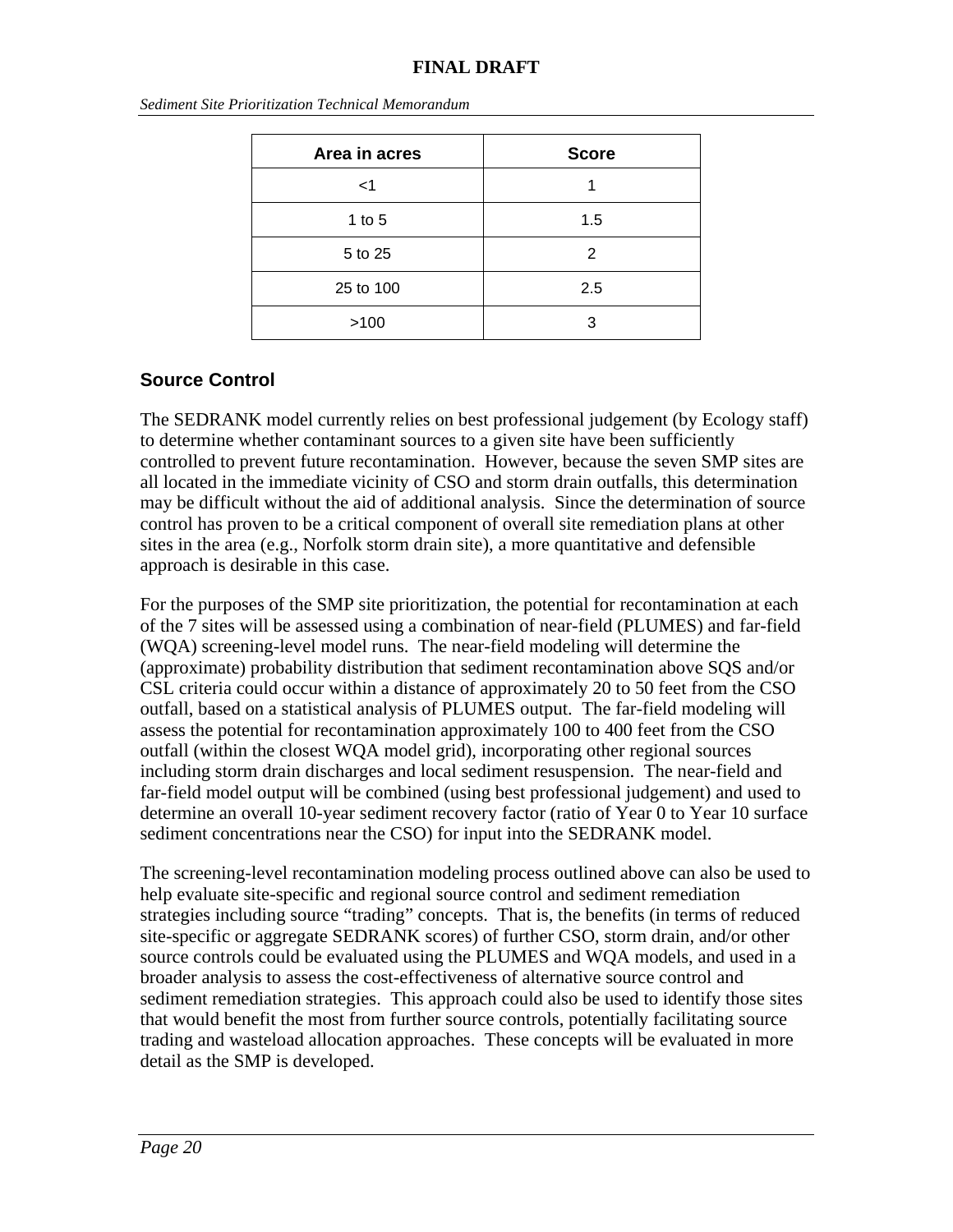#### **Water Depth Of Contaminated Sediments**

In consideration of the well documented preference for many fish and shellfish species to utilize shallow water habitats preferentially over deeper zones, the SEDRANK model assigns a higher score to those sediment sites that are located within relatively shallow water. However, given that the original SEDRANK model includes a category for very deep water (>50 ft) that is not represented by the 7 SMP sites, the scale for this analysis will be adjusted to represent the range of depths observed in the study area. Accordingly, the adjusted depth scale will be as follows:

| <b>Typical Water Depth</b><br><b>Range in feet MLLW</b> | <b>Score</b> |
|---------------------------------------------------------|--------------|
| Deeper than -30'                                        |              |
| $-30'$ to $-15'$                                        |              |
| $-15'$ to 0                                             | 3            |
| Above 0 (Intertidal)                                    |              |

All other components of the ranking model will be unchanged from the original SEDRANK model.

# **Scoring Guidelines and Assumptions – Secondary Criteria**

Although the primary evaluation criteria for sediment cleanup and source control sites will be represented by SEDRANK, other criteria including cost-effectiveness and cooperation with other responsible parties, are also relevant to the overall scoring. Accordingly, criteria including resource management; faster, better, cheaper; and economic vitality will initially be used as balancing criteria in the preliminary scoring. Consistent with the Bellingham Pilot model, qualitative scores for these criteria will be applied to identify potential priority sites for cleanup. However, subsequent iterations of the scoring model applied to these sites will likely place greater emphasis on criteria such as implemetability, cost, and the potential for cooperative cleanup projects. These concepts will be developed in more detail with King County as the SMP is drafted.

The results of the sediment site scoring will rank sites into the following categories:

- Highest priority sites.
- Medium/high priority sites.
- Medium priority sites.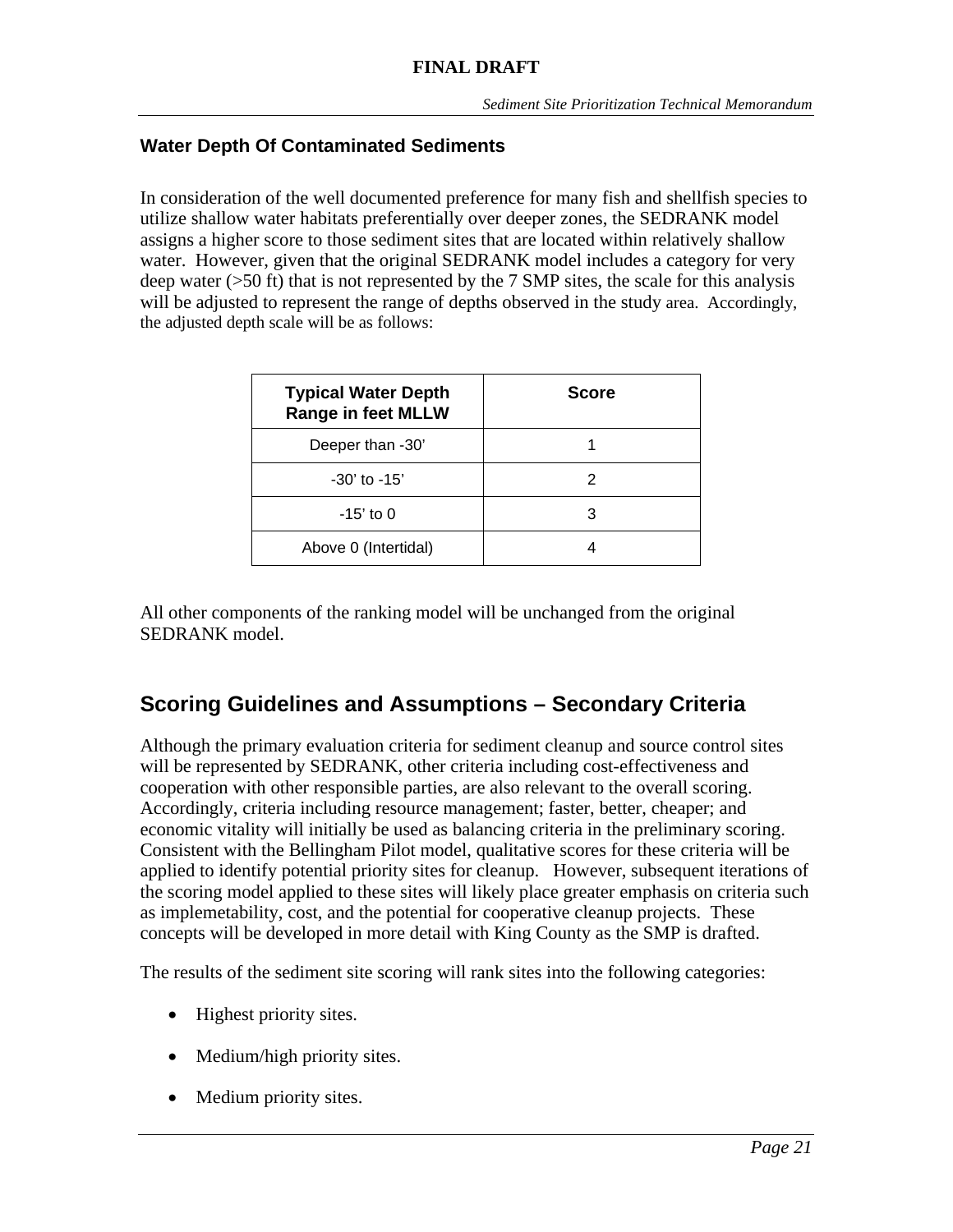- Medium/low priority sites.
- Lowest priority sites.

As discussed above, the results of the scoring and supplemental source control modeling may also be used to identify those sites that would benefit the most from further source controls, potentially facilitating source trading and wasteload allocation approaches. These concepts will be evaluated in more detail as the SMP is developed.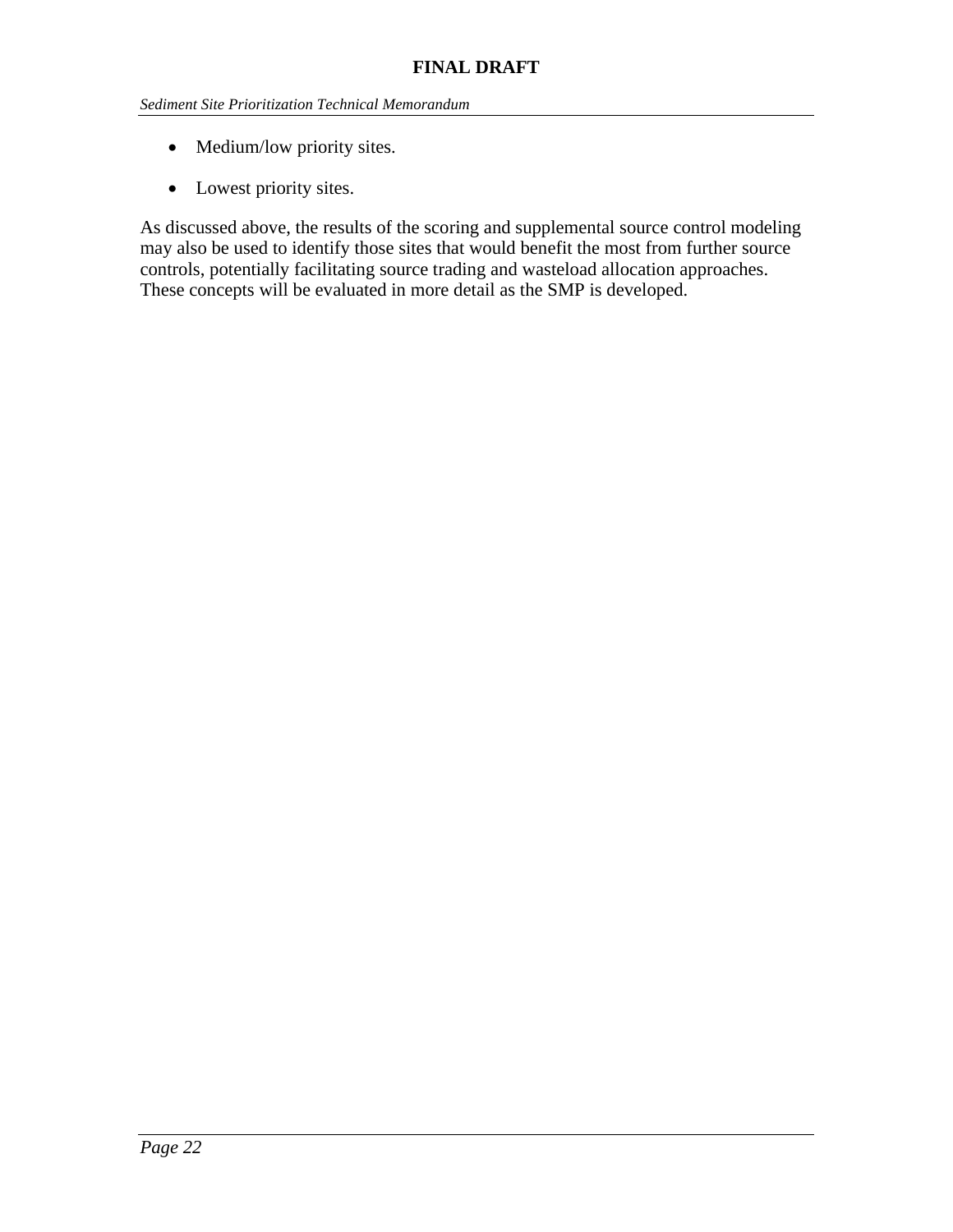**Overview of Pilot Process** 

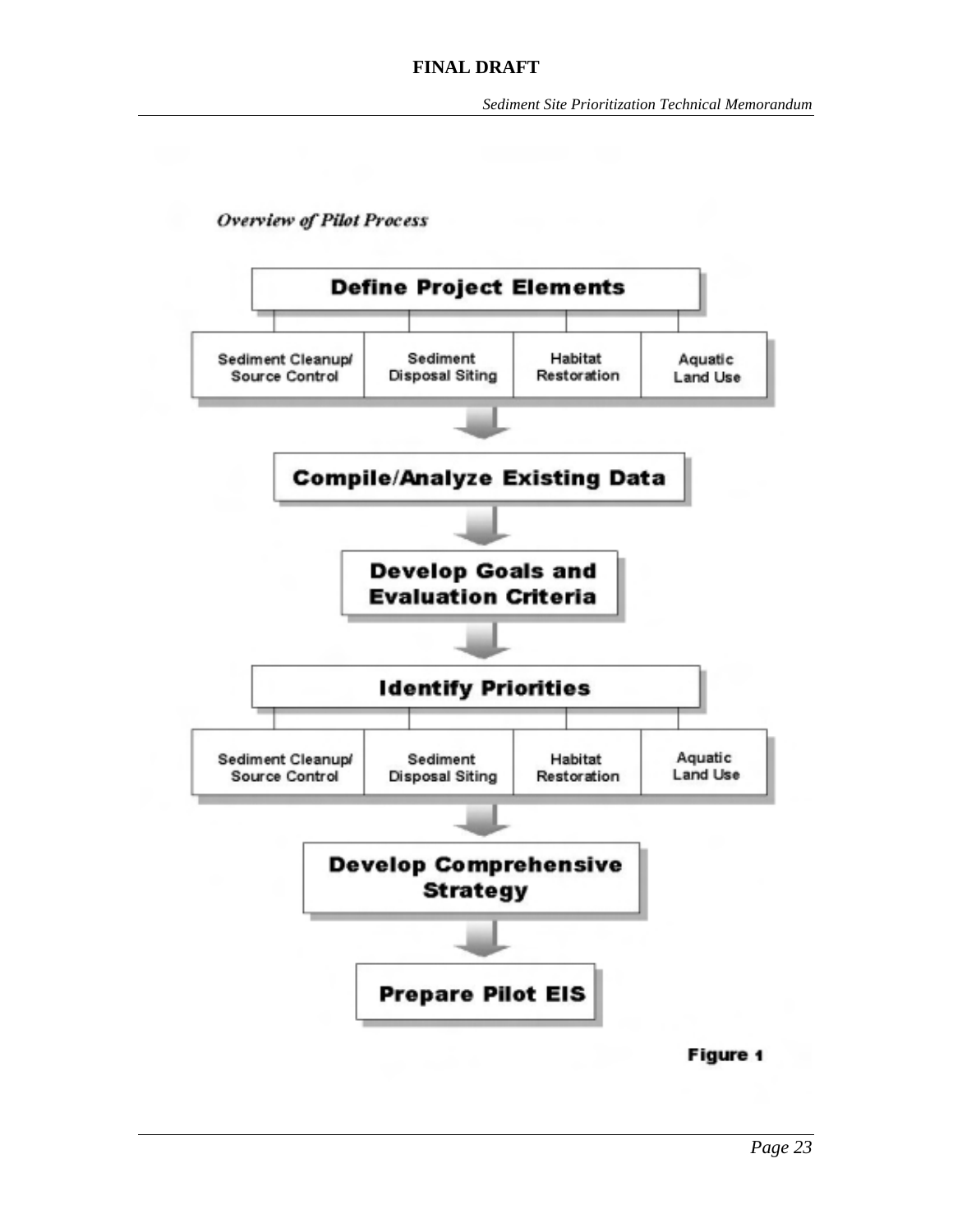### **Table 1. Relationship of Bellingham Bay Demonstration Pilot Project Work Group Goals to MTCA, SEPA, SMP, CWA, State Lands, and ESA Evaluation Criteria**

| <b>Bellingham Bay Pilot Project</b><br><b>Work Group Goals</b> | <b>MTCA/SMS Evaluation Criteria (similar</b><br>to Superfund)                                                                                                                                                            | <b>Project SEPA/SMP Evaluation</b><br><b>Criteria</b>                                                                                  | 404(b)(1) Evaluation Criteria                                                                                                                                  | <b>DNR Land Mgmt. Laws</b><br>and Public Trust Doctrine                                | <b>Endangered Species Act (ESA)</b><br>Section 7/10                                                                                                                                                               |
|----------------------------------------------------------------|--------------------------------------------------------------------------------------------------------------------------------------------------------------------------------------------------------------------------|----------------------------------------------------------------------------------------------------------------------------------------|----------------------------------------------------------------------------------------------------------------------------------------------------------------|----------------------------------------------------------------------------------------|-------------------------------------------------------------------------------------------------------------------------------------------------------------------------------------------------------------------|
| 1. Human Health and Safety`                                    | a. Overall Protection of Human Health (risk<br>assessment)<br>b. Compliance With Applicable Human Health Based<br>Standards and Laws<br>c. Use Permanent Solutions to the Maximum Extent<br>Practicable                  | Geology, Soils, Water, Sediment, and<br>Environmental Health                                                                           | Potential Impacts on Physical and<br>Chemical Characteristics of the Aquatic<br>Ecosystem                                                                      | <b>Environmental Protection</b>                                                        |                                                                                                                                                                                                                   |
| <b>Ecological Health</b><br>2.                                 | a. Overall Protection of the Environment (biological<br>effects indicators)<br>b. Compliance With Applicable Human Health Based<br>Standards and Laws<br>c. Use Permanent Solutions to the Maximum Extent<br>Practicable | Geology, Soils, Water, Sediment, and<br><b>Environmental Health</b>                                                                    | Potential Impacts on Physical and<br>Chemical Characteristics of the Aquatic<br>Ecosystem                                                                      | <b>Environmental Protection</b>                                                        | Effects on individuals and populations and<br>their habitat<br>2. Cumulative effects on species and habitat                                                                                                       |
| 3. Protect/Restore Ecosystems                                  | Implementability                                                                                                                                                                                                         | Fish, Wildlife, and Utilization                                                                                                        | B. Potential Impacts on Biological<br>Characteristics of the Aquatic Ecosystem II<br>(e.g., Tribal treaty concerns, cultural<br>values, land uses, recreation) | <b>Environmental Protection</b><br><b>Enhancement of Renewable</b><br><b>Resources</b> | Effects on individuals and populations and<br>their habitat<br>2. Cumulative effects on species and habitat<br>3. Conservation measures.<br>Certainty of implementation.<br>5. Mitigation and adaptive management |
| 4. Social and Cultural Uses                                    | e. Public Acceptance                                                                                                                                                                                                     | ii. Fish, Wildlife, and Utilization                                                                                                    | D. Potential Impacts on Human Use<br>Characteristics (e.g., Tribal treaty<br>concerns, cultural values, land uses,<br>recreation)                              | III. Direct Public Use and Access                                                      |                                                                                                                                                                                                                   |
|                                                                | Implementability                                                                                                                                                                                                         | iii. Land and Shoreline Uses (SMP)<br>iv. Transportation (Long-term)<br>v. Air, Noise, Aesthetics, and Light<br>vi. Cultural Resources |                                                                                                                                                                |                                                                                        |                                                                                                                                                                                                                   |
| 5. Resource Management                                         |                                                                                                                                                                                                                          | Fish, Wildlife, and Utilization<br>vi. Public Services, Utilities, and Energy                                                          |                                                                                                                                                                | Enhancement of Renewable<br>Resources                                                  |                                                                                                                                                                                                                   |
| 6. Faster, Better, Cheaper                                     | d. Restoration Time Frame<br>Implementability<br>g. Cleanup Cost                                                                                                                                                         | iv. Transportation (Construction-Related)                                                                                              | E. Cost and Availability                                                                                                                                       |                                                                                        |                                                                                                                                                                                                                   |
| <b>Economic Vitality</b>                                       |                                                                                                                                                                                                                          |                                                                                                                                        | F. Navigation<br>G. Fiscal Impact                                                                                                                              | IV. Enhancement of Water-<br>Dependent/Harbor Uses<br>V. Generate Revenue              |                                                                                                                                                                                                                   |
|                                                                |                                                                                                                                                                                                                          |                                                                                                                                        |                                                                                                                                                                |                                                                                        |                                                                                                                                                                                                                   |